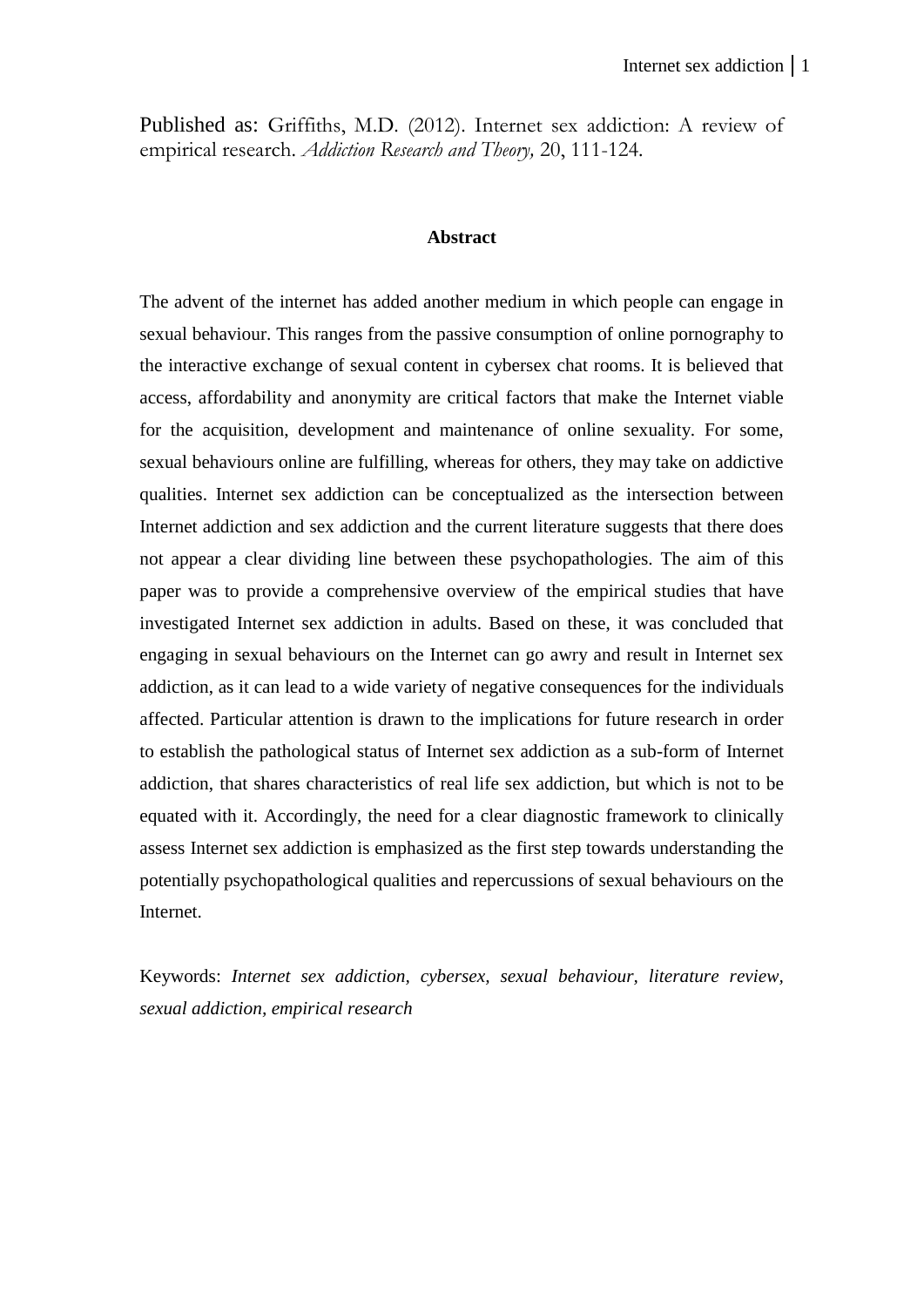#### **Introduction**

The advent of the internet has enabled the engagement of a wide variety of potential online sexual behaviours. People can engage in different behaviours that may take on addictive qualities, including, but not restricted to Internet sex. Before initiating an analysis of the empirical knowledge about addictive sexual behaviour on the Internet, it is essential to set a conceptual framework for the latter. Initially. Young (1999) claimed that Internet sex addiction or cybersexual addiction is one of five sub-types of Internet addiction. These are cyber-relationship addiction, net compulsions, information overload, computer addiction and cybersexual addiction. Young (1999) claimed that: (i) *cyber-relationship addiction* is an excessive engagement with relationships online, (ii) *net compulsions* are compulsive behaviours, including, but not restricted to, online stock exchange dealing, online gambling and online shopping, (iii) *information overload* is disproportionate surfing of the web and searching for information online, such as the habitual use of search engines, (iv) *computer addiction*  is pathological computer game playing, and (v) *cybersexual addiction* is the excessive use of the Internet for cybersex and cyberpornography.

From a psychopathological perspective, it is essential to understand on what basis cybersexual or Internet sex addiction can be diagnosed. So far, there exists no clear diagnostic category in the international diagnostic manuals, the American Psychiatric Association's (APA) Diagnostic and Statistical Manual of Mental Disorders IV (American Psychiatric Association, 2000) and the World Health Organization's (WHO) International Classification of Diseases 10 (ICD-10; WHO, 1992). However, the APA considers including "hypersexual disorder" in the new version of the DSM-V (American Psychiatric Association, 2010), which approximates to sexual addiction, while heavily relying on criteria for obsessive-compulsive disorders. It includes obsessions in the form of recurrent sexual fantasies and urges, and compulsions in the repeated engagement in sexual behaviours for the purpose of coping, which are continued despite knowledge of their detrimental effects in the addicts' lives.

Goodman (1998) and Orzack and Ross (2000) take an approach that is in line with behavioural addictions in that they include key diagnostic items, such as tolerance and withdrawal, in their conceptualizations. The diagnostic criteria for sexual addiction are presented in the table below.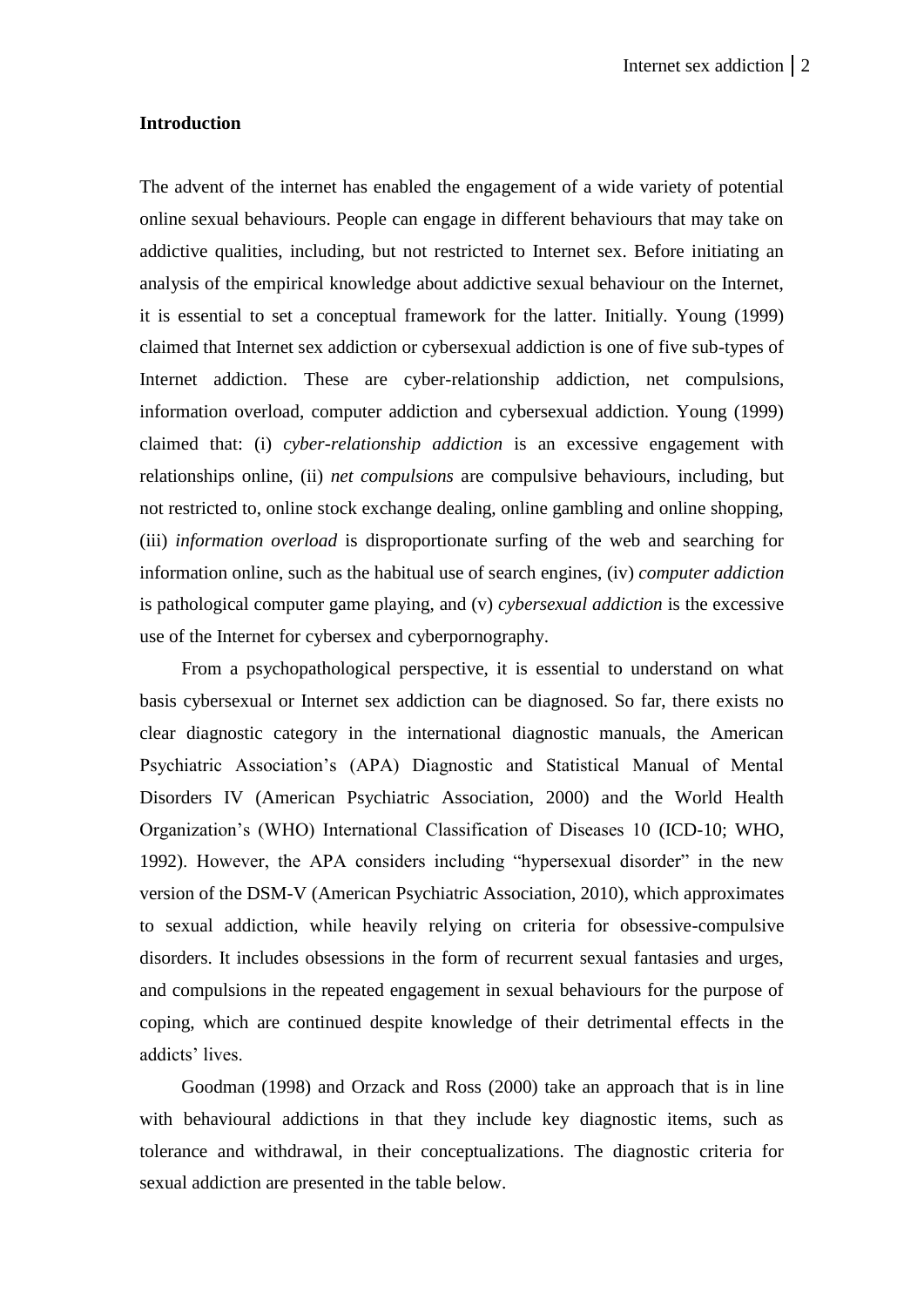Table 1: Diagnostic criteria for Sexual Addiction

A maladaptive pattern of sexual behaviour, leading to clinically significant impairment or distress, as manifested by three or more of the following, occurring at any time in the same 12-month period

- 1) Tolerance
	- a) A need for markedly increased amount or intensity of the sexual behaviour to achieve the desired effect
	- b) Markedly diminished effect with continued involvement in the sexual behaviour at the same level of intensity
- 2) Withdrawal
	- Characteristic psychophysiological withdrawal syndrome of physiologically or
	- a) psychologically described changes upon discontinuation of sexual behaviour b) The same or a closely related sexual behaviour is engaged in to relieve or avoid withdrawal symptoms
- 3) The sexual behaviour is often engaged in over a longer period, in greater quantity, or at a higher level of intensity than was intended
- 4) There is a persistent desire or unsuccessful efforts to cut down or control the sexual behaviour
- 5) A greater deal of time is spent in activities necessary to prepare for the sexual behaviour, to engage in the behaviour, and to recover from its effects
- 6) Important social, occupational, or recreational activities are given up or reduced because of the sexual behaviour
- 7) The psychological problem that is likely to have been caused or exacerbated by sexual behaviour continues despite knowledge of its consequences

Based on Goodman (1998)

It appears that the proposed criteria can (hypothetically at the very least) be applied to any sexual behaviour that occurs online, including engaging in interactive cybersex and using cyberporn. Thus, Internet sex addiction may not merely be a sub-form of Internet addiction, but also a sub-form of sex addiction. Therefore, Internet sex addiction represents an intersection between these two potentially pathological types of behaviours.

With regards to the potential sexual usages the Internet can be put to, they do include, but move beyond passive engagements such as downloading and watching pornography. Young (2008) distinguishes between viewing, downloading and trading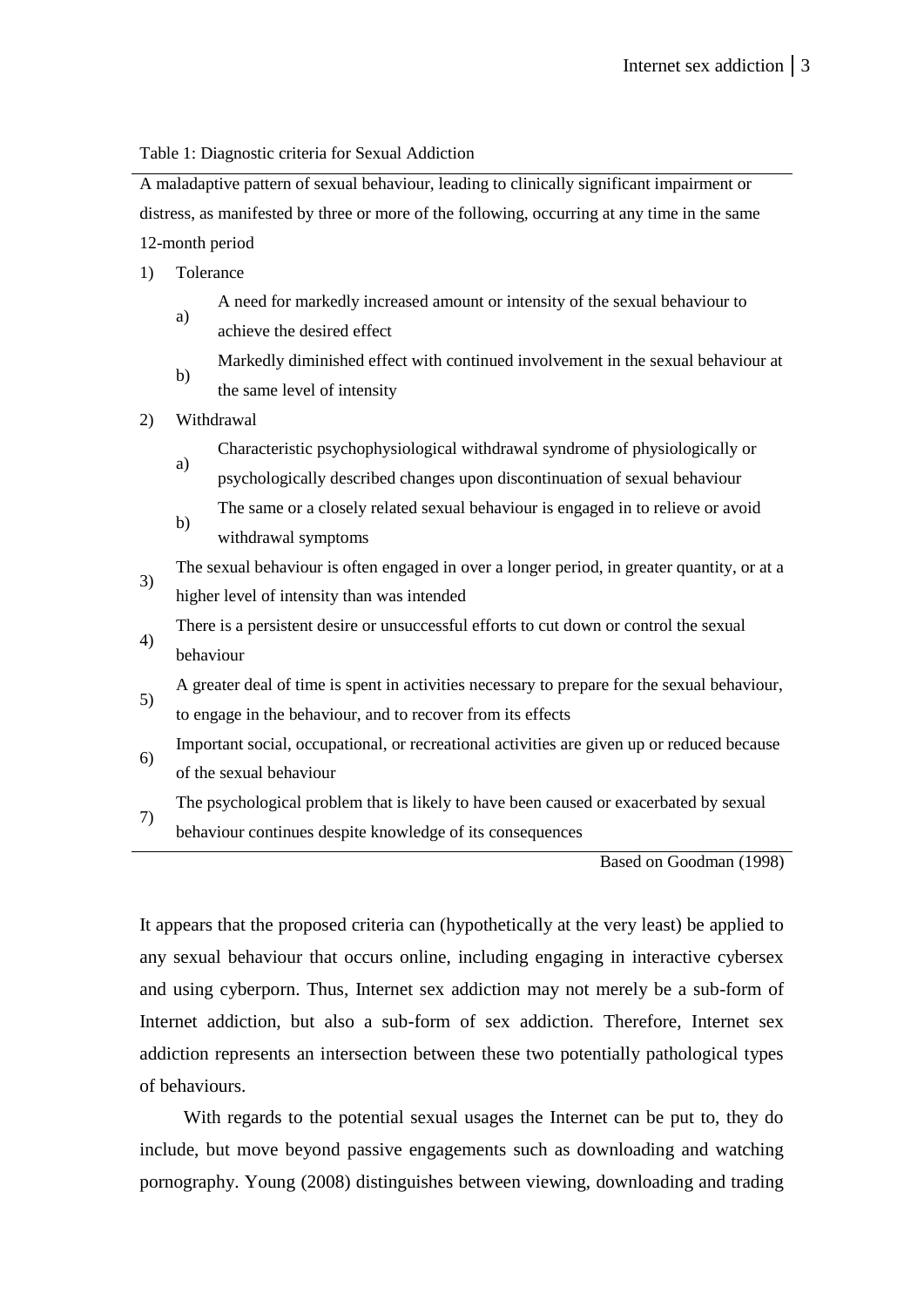online pornography, and taking part in fantasy role-playing rooms for adults and thus implements an interactive element beyond masturbating while consuming pornography on the Internet. This interactive element is what makes the Internet a novel space indispensable for researching pathological online sexual behaviours. Although pornographic images and videos can be accessed offline, sexual interactions within adult chat rooms do not have an equivalent in real (offline) life.

Additionally, Griffiths (2000, 2001) has outlined further potential usages the Internet can be put to with regards to engaging in sexual activities. He supplements those already mentioned with other sexual behaviours related to criminal activities, namely displaying, downloading or distributing illegal material such as paedophilic images and movies, and sexual menace online, that includes harassment and cyberstalking (Griffiths, 2001). Therefore, it appears necessary not only to distinguish between active and passive Internet sex usage, but also between "normal" and deviant online sexual behaviours. Deviant, in this respect, refers to any behaviour that can potentially result in criminal prosecution. Therefore, it would appear that there are a wide variety of sexual activities the Internet can be used for. Some of those may take on addictive qualities as individuals begin to compulsively engage with them because "anything that can safely, quickly, and completely satisfy such a basic human desire [sex] is bound to be addictive to some" (King, 1996).

# *Why the Internet is used for sex: A scientific view*

As far back as the 1890s, von Kraft-Ebbing (1893) published a series of case studies on the diversity of sexual behaviours analyzed from the perspectives of psychopathology and forensics. Although this work was the first of its kind, scientific interest in human sexual behaviour is generally thought to have begun with Alfred Kinsey's famous studies (Kinsey, Pomeroy, & Martin, 1948; Kinsey, Pomeroy, Martin, & Gebhard, 1953). With Kinsey's studies, activities that traditionally belonged in a married couple's bedroom were de-tabooed in that they were investigated from a scientific perspective. This not only opened up new avenues for researchers concerned with studying sex, but it also brought the topic into more general day-to-day discussion. In a similar vein, the late 1990s and early 2000s experienced a proliferation of studies investigating how human sexual behaviour is enacted on the Internet (e.g., Cooper, 1998; Cooper, Delmonico, & Burg, 2000;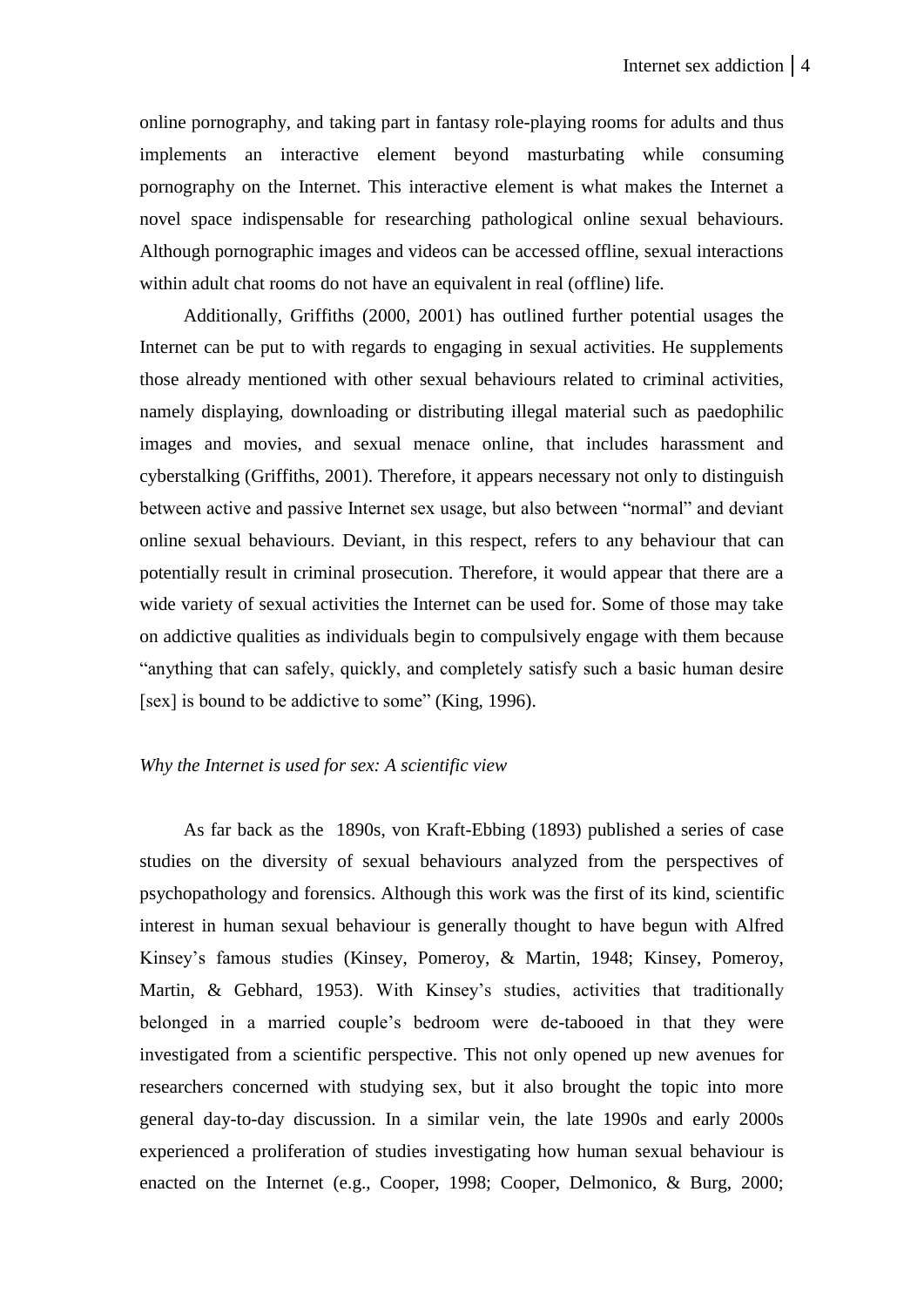Daneback, Cooper, & Mansson, 2005; Delmonico, 1997a; Goodson, McCormick, & Evans, 2000). Some claim that "technology has transformed vicarious sex into an increasingly viable and attractive substitute for interpersonal forms of sexual fulfilment" (Quinn & Forsyth, 2005, p. 197). Such an assertion suggests that what happens online is not the real thing: It is a substitute for real life behaviours. It also suggests that what happens online may be very fulfilling to some people.

Sex on the Internet is particularly viable because of the inherent qualities of the Internet, that Cooper (1988) has referred to as the Triple A Engine: Access, Affordability and Anonymity. The online world including explicit sexual material as well as potential online and offline sexual partners can be accessed anytime and anywhere, as long as there is an Internet connection is in place. Most of the time, sexual activities can be pursued at no cost online, clearly demarcating online sex from offline sex, considering the expenditures involved in buying sex tapes or paying for sex workers. As the infamous cartoon says, "online no one knows you're a dog" (Steiner, 1993). Steiner's cartoon illustrates the fact that online, disembodiment dissolves people's real life characteristics, such as their personal details, gender, age, race, socioeconomic status, etc. It liberates individuals from the imminent fear of engaging in something that is charged with a variety of taboos in real life and provides the option to freely explore their (sexual) selves.

Young and colleagues (Young, Pistner, O'Mara, & Buchanan, 1999) adapted Cooper's initial concept (1998) into their ACE model, incorporating Anonymity, Convenience and Escape as factors salient to the Internet, and which facilitate the engagement in sex by decreasing the inhibition thresholds present in offline sexual relations. Not only is a person anonymous online, but accessing the Internet is convenient and ubiquitous, and can be done from a safe base, such as the person's home. Furthermore, the Internet can serve as a space of refuge, somewhere to escape to when faced with daily hassles. This clearly resonates with the idea of any addiction, including technological addictions, originating in a need to cope with everyday stressors via escaping into alternative mood states induced by substances, activities, or alternative worlds provided by virtual environments (e.g., Batthyány, Müller, Benker, & Wölfling, 2009; Wölfling, Grüsser, & Thalemann, 2008). With regards to pornography use, Cooper's (1998) and Young's (Young et al., 1999) salient factors can be extended even further by integrating sophistication and monitoring, factors which may further limit actual usage. Both sophistication, operationalized as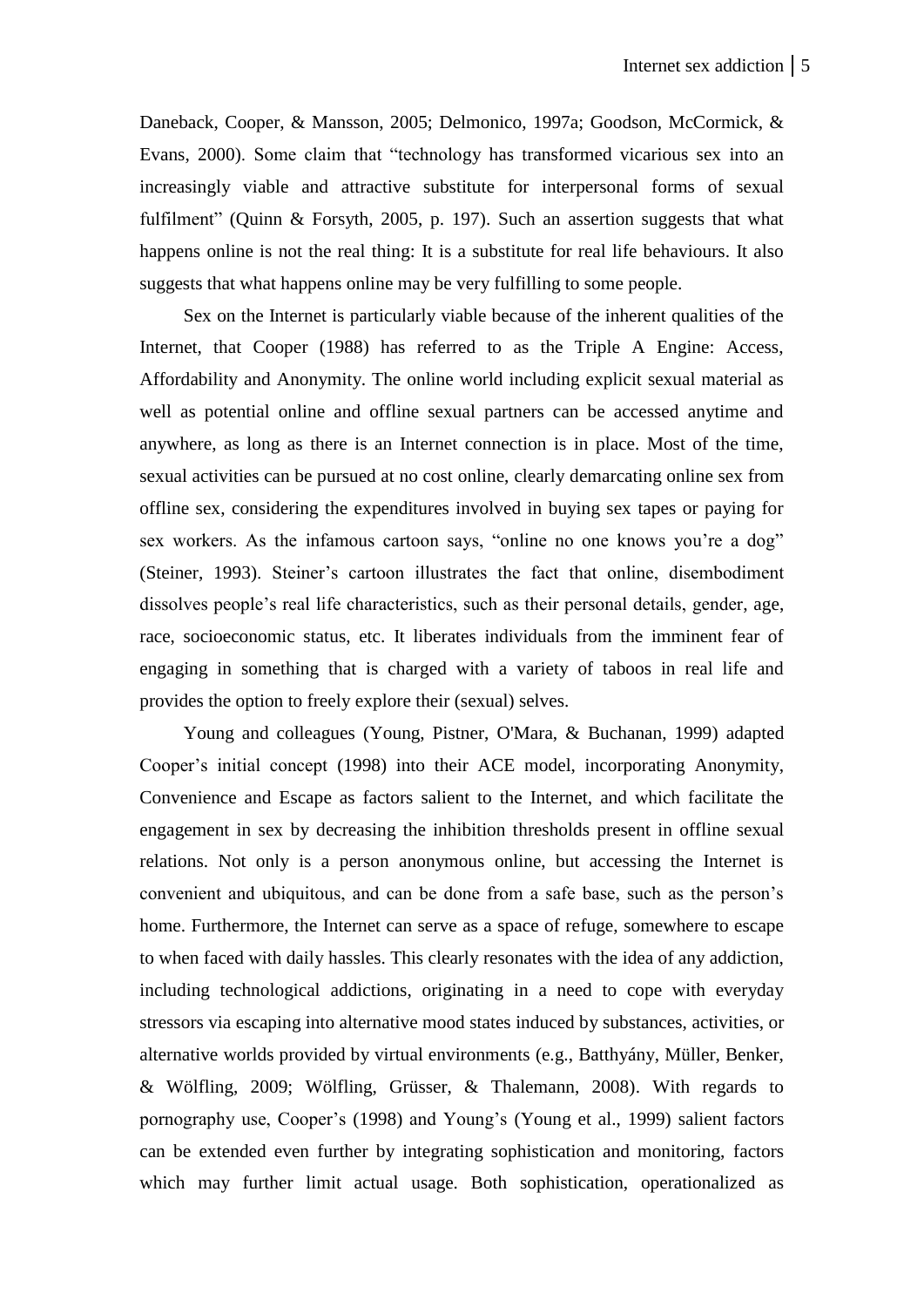occupational prestige and education, and external monitoring, for instance by the spouse, contribute to a reduction of the probability to use pornography and/or engage in other types of online sexual behaviour (Buzzell, 2005).

In addition to the allures and attractions of the Internet to users, there is also the issue of the etiology of associated pathological behaviours. A number of idiographic factors have been identified as vulnerabilities to developing addictions, such as sex addiction. These include traumatic experiences (Carnes, 1993; Robinson, 1999; Whitfield, 1998), and biological risk factors, such as hormone levels (Grubin & Mason, 1997). These may play a similar role in the pathogenesis of Internet sex addiction. Furthermore, there appear to be comorbidities between sexual compulsion and (sub)clinical conditions, such as affective and anxiety disorders, and impulsivity (Raymond, Coleman, & Miner, 2003; Stein, Black, Shapira, & Spitzer, 2001). There may also be substance-related comorbidities as well as behavioural addictions (Sealy, 1999). Psychosocial risk factors include stress coping and interpersonal problems (Cooper, Putnam, Planchon, & Boies, 1999a; Putnam, 2000). In combination with the previously outlined factors inherent to the medium of the Internet, these vulnerabilities may very well serve to initiate online sexual compulsivity (Putnam, 2000).

With regards to the maintenance of such problematic/pathological activities, the long-established concepts of behaviourism deserve closer scrutiny. First, operant conditioning plays a role in the continuation of Internet sex addiction. Viewing sexually explicit material online and/or engaging in cybersex with other 'netizens' leads to a sexual outlet and potential sexual gratification and thus it functions as a positive reinforcer. Sex addicts learn that they can satisfy their sexual desires by using the Internet and will seek the engagement with the latter specifically for this purpose. Likewise, these behaviours are negatively reinforced because by means of participating in them, the users can escape from everyday troubles and forget their problems for the time they spend online. In such a way, online sex is used for coping with all sorts of stress. What ties in conveniently with the usage of the Internet is the fact that reinforcement occurs relatively sporadically: It takes place on a variable-ratio schedule, which implies that it is particularly efficient in maintaining the engagement in the specified behaviour (Schwartz, 1984). This means that positive and negative reinforcement increase the probability of sexual online behaviours to be repeated.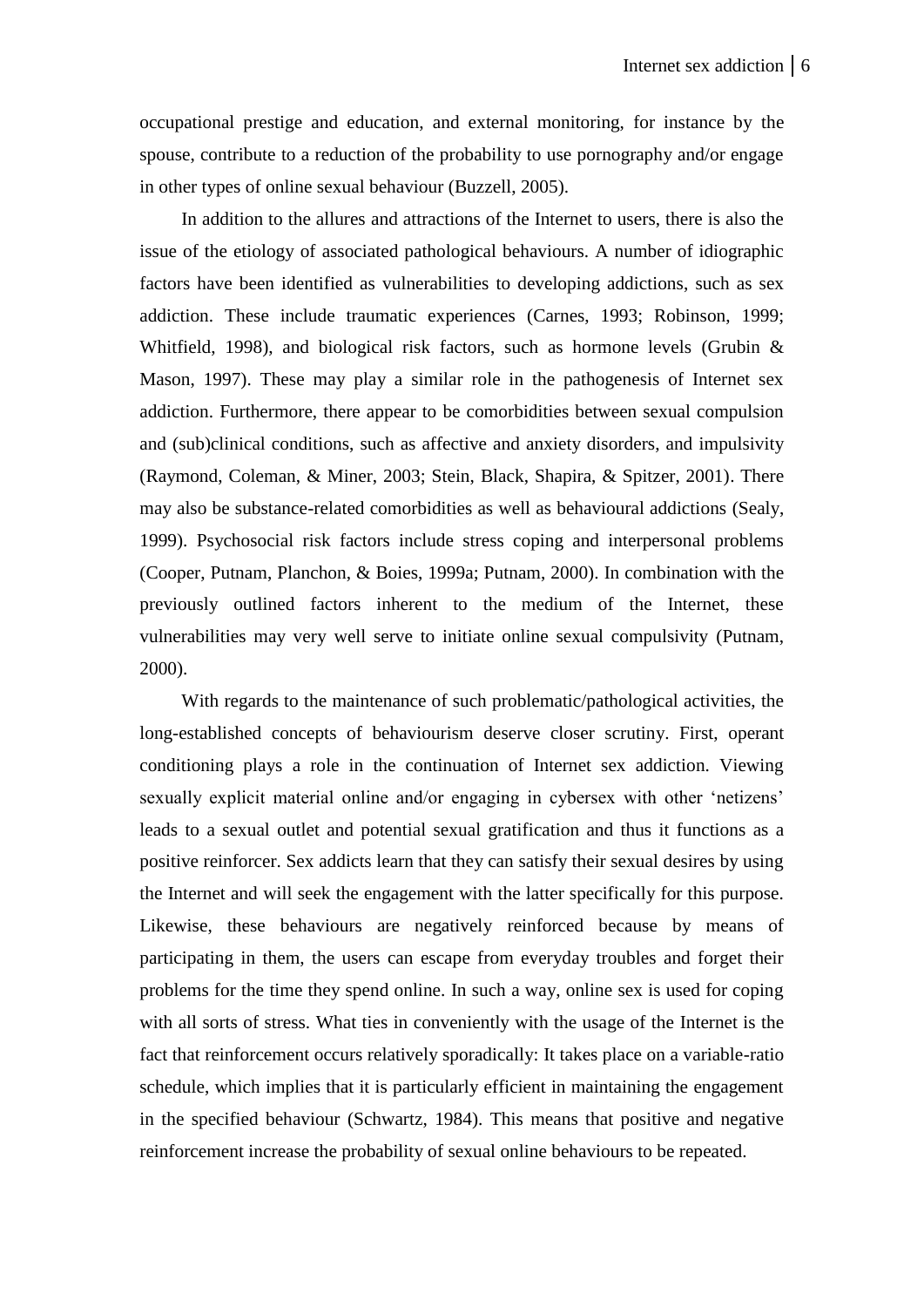In addition to operant conditioning, classical conditioning is also involved in the continuation of problematic sexual activities online. Through repeated pairing of online use for sexual purposes with physical arousal, the latter becomes conditioned in such a way that it is elicited by engaging with the technology, the conditioned stimulus, itself. Thus, the mere sight of a computer screen, the sound of the router connecting to the Internet, and/or the tactile sensations when typing on a keyboard may serve as sources of arousal without necessitating any sexually explicit material to be consumed online (Carnes, 2003). This, in turn, may initiate online sexual pursuits yet again (Putnam, 2000). Consequently, traditional behaviourism is capable of explaining why people continue using Internet sex, even if this results in Internet sex addiction and a wide variety of associated negative consequences (e.g., Barak, Fisher, Belfry, & Lashambe, 1999; Braun-Courville & Rojas, 2009; 2003; Cooper, Safir, & Rosenmann, 2006; Schneider, 2000a, 2000b; Schneider, 2001).

A recent prospective study indicated that it is particularly the engagement with online erotica that predicts compulsive Internet use (CIU). Meerkerk and colleagues (2006) go as far as to claim that "using the Internet for sexual gratification should (…) be regarded as the most important risk factor for the development of CIU" (Meerkerk, Van den Eijnden, & Garretsen, 2006, p. 98). To add to this, Young (2008) claims that "given the widespread availability of sexually explicit material online, Internet sex addiction is the most common form of problem online behaviour among users" (p. 21). Accordingly, if the Internet is used for sexual pursuits for an extended period of time, compulsive Internet use may be the consequence. Due to its longitudinal design, this study seems apt to increase our knowledge about the interdependent relationship between using online sex and using the Internet in a potentially pathological manner.

Nevertheless, this study gives rise to questions about the specificity and sensitivity of using the concept of online erotica and users' engagement therewith. The only question the participants were asked with regards to erotica was related to how much time they spent on "searching for erotic stimuli" online per week. It is not clear what was or was not included in the category of erotic stimuli. Taken at face value, "searching for erotic stimuli" may imply a simple *Google* search for these particular terms. If defined more broadly, it would also include actual viewing or downloading of sexual materials, as well as engaging in online sex (for instance via sex chat rooms). Thus, it lacks sensitivity in that it does not include various sexual behaviours that can be engaged in online. Moreover, the term "erotic" may include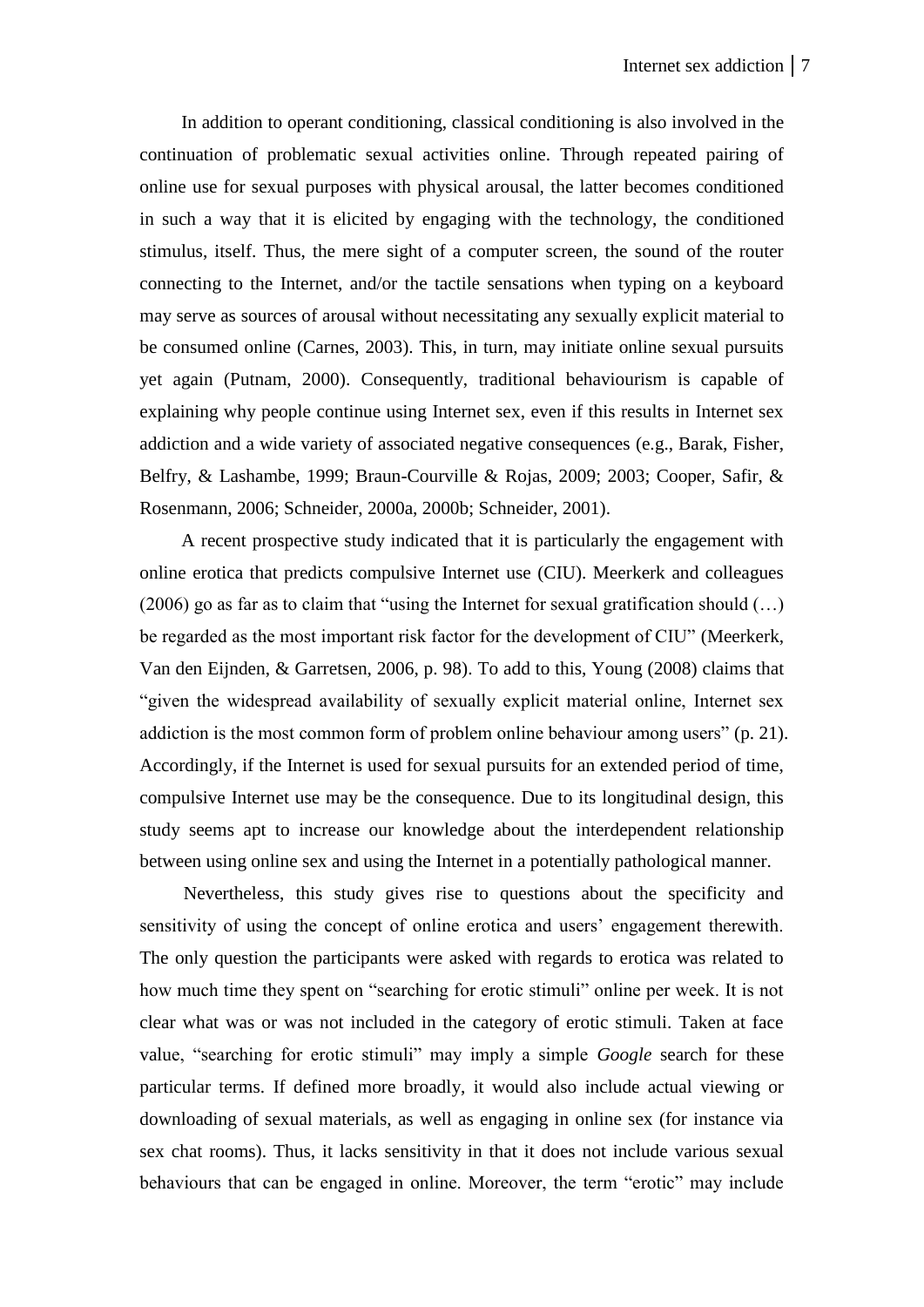anything as mundane as online advertisements for shampoo or perfume presented by ladies in bikinis or topless men, which in itself may carry erotic connotations. In this regard, the question posed by the researchers lacked specificity in applying to persons who use the Internet for sexual purposes specifically. Consequently, although the study offered novel insights about the addictive qualities of certain Internet applications, it requires a replication that pays particular attention to issues of sensitivity and specificity of online erotic stimuli.

To date, a number of studies have empirically assessed Internet sex addiction in adults. This section presents a comprehensive overview of these studies. Upon careful review of the current scientific literature, fourteen empirical studies of Internet sex addiction in adults were identified, five of which used a qualitative research design. These are presented in chronological order, followed in the next section by the nine quantitative studies. A focus will be placed upon Internet sex usage and potential diagnostic criteria for Internet sex addiction.

## *Internet sex addiction in adults: Empirical qualitative studies*

In 2000, Orzack and Ross described two case studies of typical male virtual sex addiction patients treated at the Program for Sexual and Trauma Recovery at Sierra Tuscon. Both patients made excessive use of sexual chat websites, sexually related emails and instant messages, contacts with prostitutes, as well as offline pornography. Furthermore, they met criteria for Internet Addiction Disorder (IAD) as based upon those established by Orzack (1999) and also met criteria for sexual addiction (SA), as proposed by Goodman (1998). Both patients sought professional help for their problem, and experienced a wide variety of negative consequences as a consequence of their excessive engagement with sexual activities online. This study clearly indicates that for some, Internet sex addiction is a genuine mental health problem that necessitates specialized treatment. Moreover, this study sets the stage for investigating the relationships between online and offline sex addiction in more breadth and depth. It may be that for some, their real life sex addiction is merely transferred to the Internet, thus rendering the latter into yet another (perhaps more convenient) medium for engaging in sexual activities. Alternatively, the Internet's role may be as substantial in this addiction that the activities become problematic, even pathological, without any real life precedence, as suggested by Carnes (2003).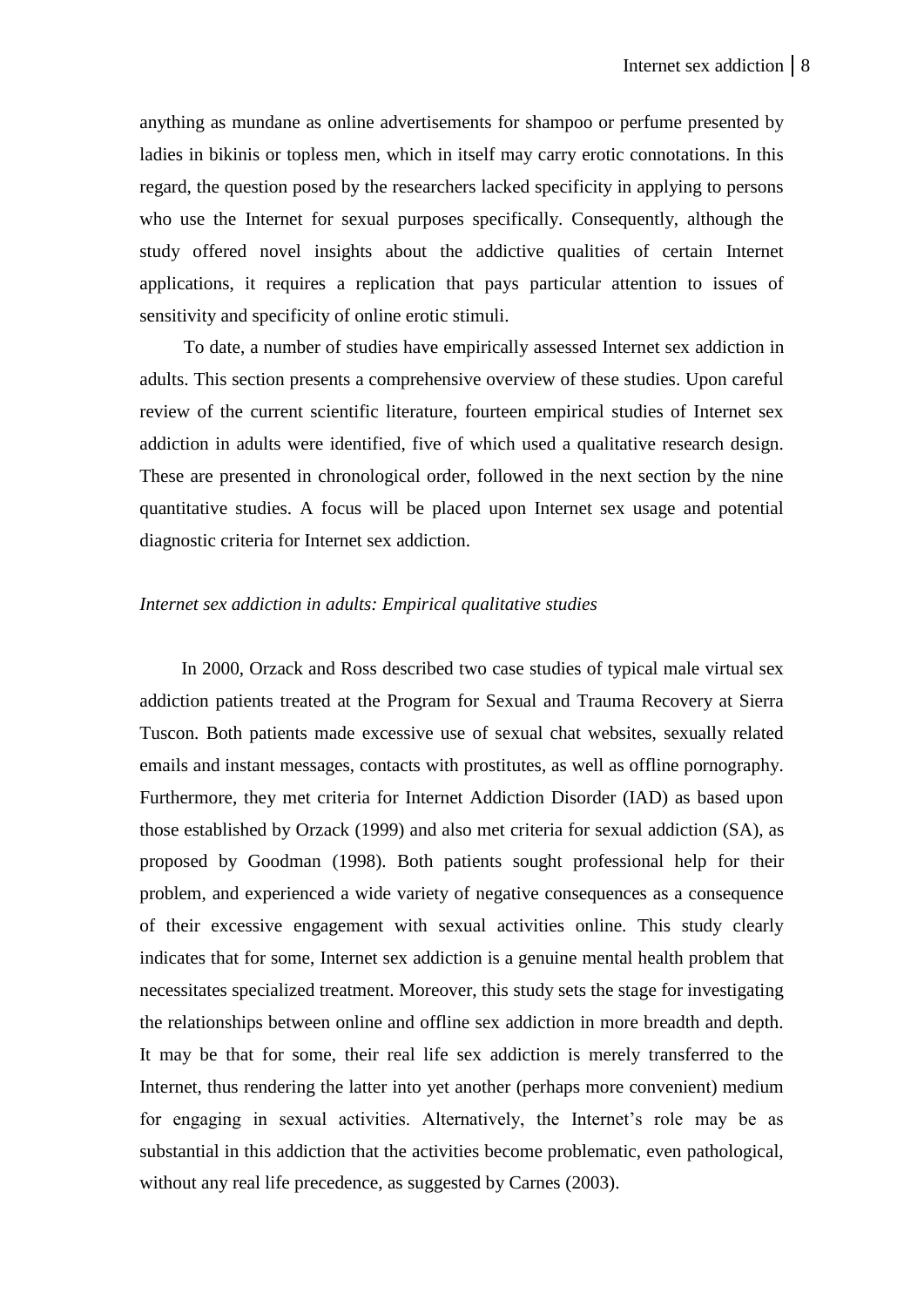In the same year, Schneider conducted two studies incorporating both cybersex addicts as well as their families and/or significant others (Schneider, 2000a, 2000b, 2001). In the first study (Schneider, 2000a, 2001), significant others were contacted via their partners' therapists and sent questionnaires enquiring into the effects of their partners' cybersex addiction on themselves in addition to efforts to deal with the situation. An informal conceptualization of cybersex addiction was used without referring to potential diagnostic criteria. The results of the study indicated that cybersex addicts  $(n = 94)$  were downloading pornography and masturbated while doing so, emailed others and placed adverts for sexual contact online, visited sex chat rooms, had interactive online affairs, and used webcams for sexual purposes. The engagement in these online sexual behaviours resulted in serious negative consequences for their relationships. Furthermore, it appeared that 31% of the addicts additionally presented with sexual compulsivity offline (Schneider, 2000a, 2001).

In the second study (Schneider, 2000b), 55 cybersex participants (with a mean age of 39 years, and comprising 45 males) were recruited via their therapists as well as website advertisements, inquiring into topics similar to the first study. The results corroborated the findings of the first study in terms of engagement in sexual activities online. It was reported that 78% of males used online pornography, 46% used chat rooms, and 27% engaged in real-time sexual activities with other people online. Fourfifths of the females (80%) preferred online chatting, 30% engaged in real-time sexual activities online, and only 10% used pornography. Furthermore, women were significantly more likely than men to transfer their online sexual activities offline (80% compared to 33% of males). Of the total sample, 91% self-identified as sex addicts. The study also reported that the participants' problematic behaviours culminated in a wide variety of negative consequences (Schneider, 2000b).

Although the study is not necessarily generalizable to the wider population of Internet sex addicts because of the sampling method and limited number of participants, Schneider's studies (2000a, 2000b, 2001) offer two important insights. Firstly, they reveal that partners (as well as the addicts themselves) suffer as a result of the addictive behaviours. Not only do the addicts fulfil some of the essential criteria for pathology (e.g., significant impairment in at least one area of their lives, compromising of interpersonal relations) but the repercussions of their behaviours have disastrous impacts upon their partners' lives comparable to those of the addicts themselves. Secondly, the established gender differences indicate that women and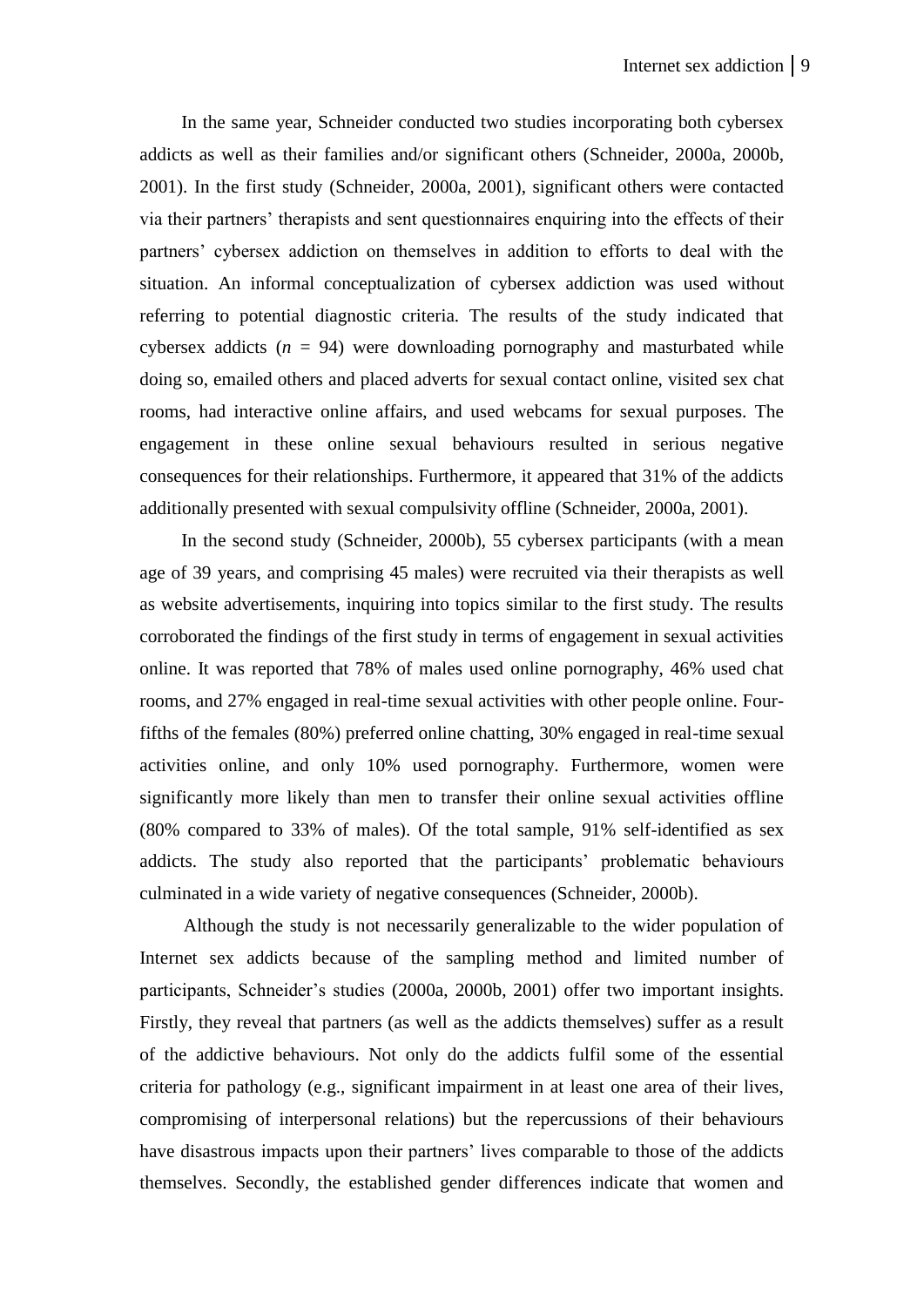men use the Internet differently for sexual purposes. Likewise, the finding that the female addicts in this study were more likely to extend their online behaviours to the real world may tentatively relate to the fact that women's Internet sex usage does not entirely satiate their gratification and they appear to seek contact beyond the virtual sphere. This presumption needs further scientific elaboration and verification.

Stein and colleagues (Stein, Black, Shapira & Spitzer, 2001) presented a case of a man treated for his hypersexual disorder who had a preoccupation with Internet pornography. Specifically, he spent hours every day searching for pornographic images online and increased the frequency of masturbation to this pornographic material substantially in periods where he experienced heightened levels of stress. Moreover, he viewed his behaviour as being ego-dystonic, indicating that he realized that something was wrong with him (i.e., his behaviour was not part of his personality). The patient's preoccupation with Internet pornography resulted in marked levels of distress, loss of control and money, decline in research productivity, real life sexual problems, as well as depressed mood, including symptoms of depression with irritability, anhedonia (an inability to experience pleasure), decreased concentration, and changes in his sleep patterns and appetite (Stein et al., 2001). This study, again, raises questions about the interplay between online and offline sexual addiction. Furthermore, the connection to depressive symptoms needs a more in-depth analysis. However, it must be noted in this context that the patient was initially treated for depression, so a clear-cut sifting out of the direction of the relationship cannot be undertaken. Here again, the presence of depressive symptoms may account for the pathological status of Internet sex addiction.

Grov, Bamonte, Fuentes, et al, (2008) explored the Internet's role in sexual compulsivity by means of conducting qualitative interviews with a sample of 111 homosexual and bisexual men who experienced sexual behaviours and thoughts that were out of control. These men were recruited using a targeted sampling framework (Watters & Biernacki, 1989). Results showed that on average, they were 37 years old, 90% were homosexuals, 40% black, 25% HIV-positive, and they have had a mean average of thirty sexual partners in the previous three months to the study. Moreover, they used pornography for a mean average time of five hours per week, and masturbated nine times per week on average. In terms of their Internet usage, 69% were online in the week prior to the study, 59% used the Internet to find sexual partners in the three months prior to the study, and they spent an average of twelve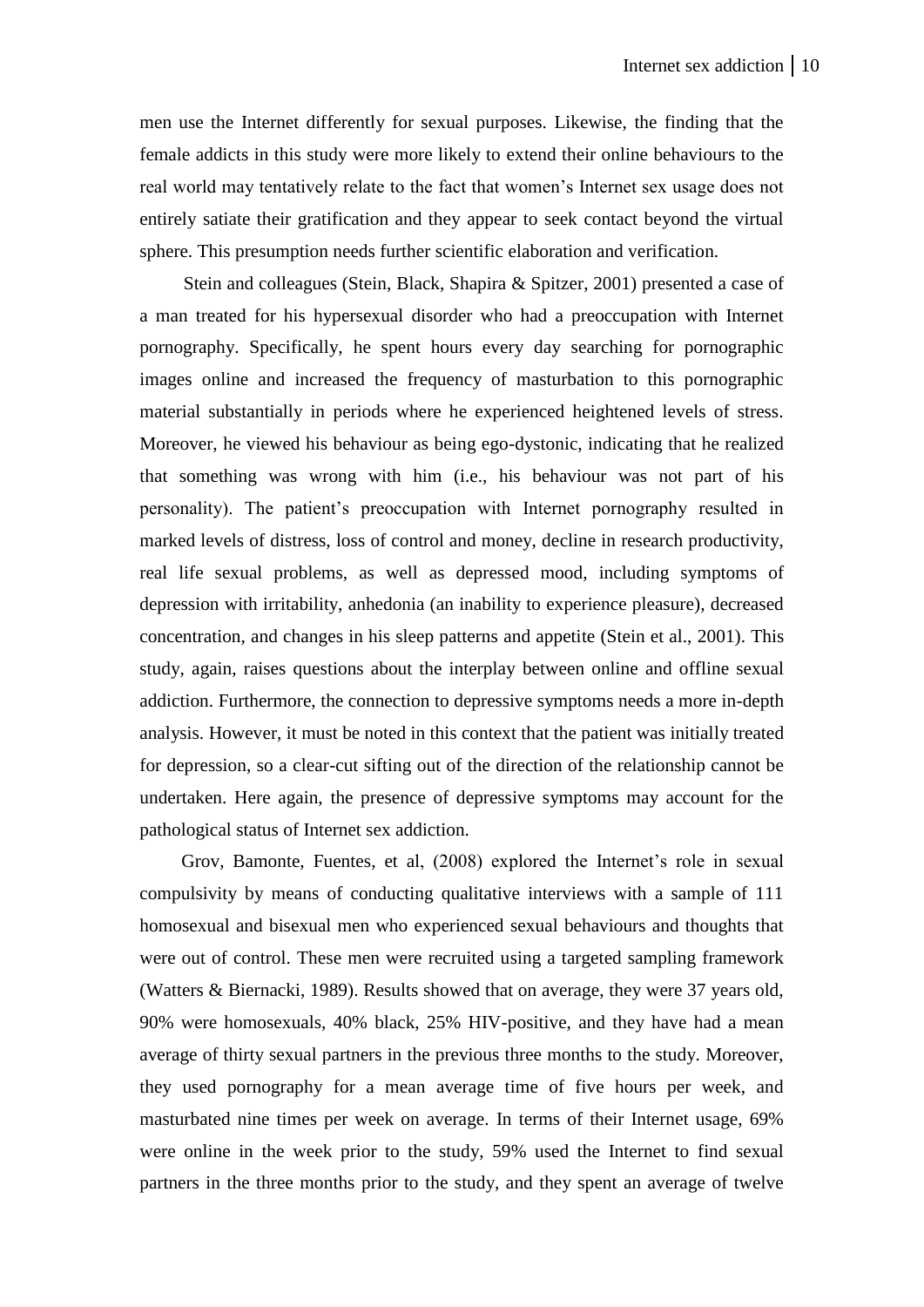hours searching for sex online per week. The symptoms relevant for a diagnosis of addiction experienced by this sample included preoccupations with sexual thoughts and behaviours, strong urges for sex, loss of control, the use of sex as coping mechanism, negative consequences, and a significant loss of time (Grov, Bamonte, Fuentes, Parsons, Bimbi, & Morgenstern, 2008). Overall, the results of this study emphasized the pathological nature of sex addiction. It is difficult to draw conclusions about online sex addiction and its generalizability because of the highly specific sample and the lack of data relating to sexual usage of the Internet other than for the purpose of finding real life sex partners. However, the results highlight that the Internet is put to sexual use by marginalized groups, whose members may find it easier to look for sex partners in the (perceived) safe environment of the Internet rather than in real life, as suggested by other researchers (McLelland, 2002; Schwartz & Southern, 2000).

## *Internet sex addiction in adults: Empirical quantitative studies*

In addition to the qualitative research studies, nine quantitative studies investigating Internet sex addiction in adults were identified in the literature review. These are presented in chronological order. Schwartz and Southern (2000) aimed to describe compulsive cybersex in a sample of 40 cybersex problem patients who were treated for mental health problems at the time of investigation. The sample comprised 19 males, 57% were married, 48% were white collar workers, 20% were blue collar workers, 12% were students, 68% had a history of sexual abuse, 43% suffered from Post-Traumatic Stress Disorder, and 73% suffered from some affective disorder. Furthermore, it was reported that 70% had a sexual addiction, 56% were dependent on some psychoactive substance, and 48% had some kind of eating disorder. The researchers based their analysis on preliminary descriptive data, reviewing clinical files including initial assessments, psychiatric evaluations, psychosocial histories, and other mental health assessments. In terms of the participants' online sexual preferences, 26% had a predilection for some paraphiliac behaviour, 21% wanted romance and/or dating, 16% were looking for extra-marital partners (e.g., swinging), 11% wanted sexual chat, homosexual and/or teenage contacts online. Overall, their compulsive engagement in cybersex resulted in many negative consequences (e.g.,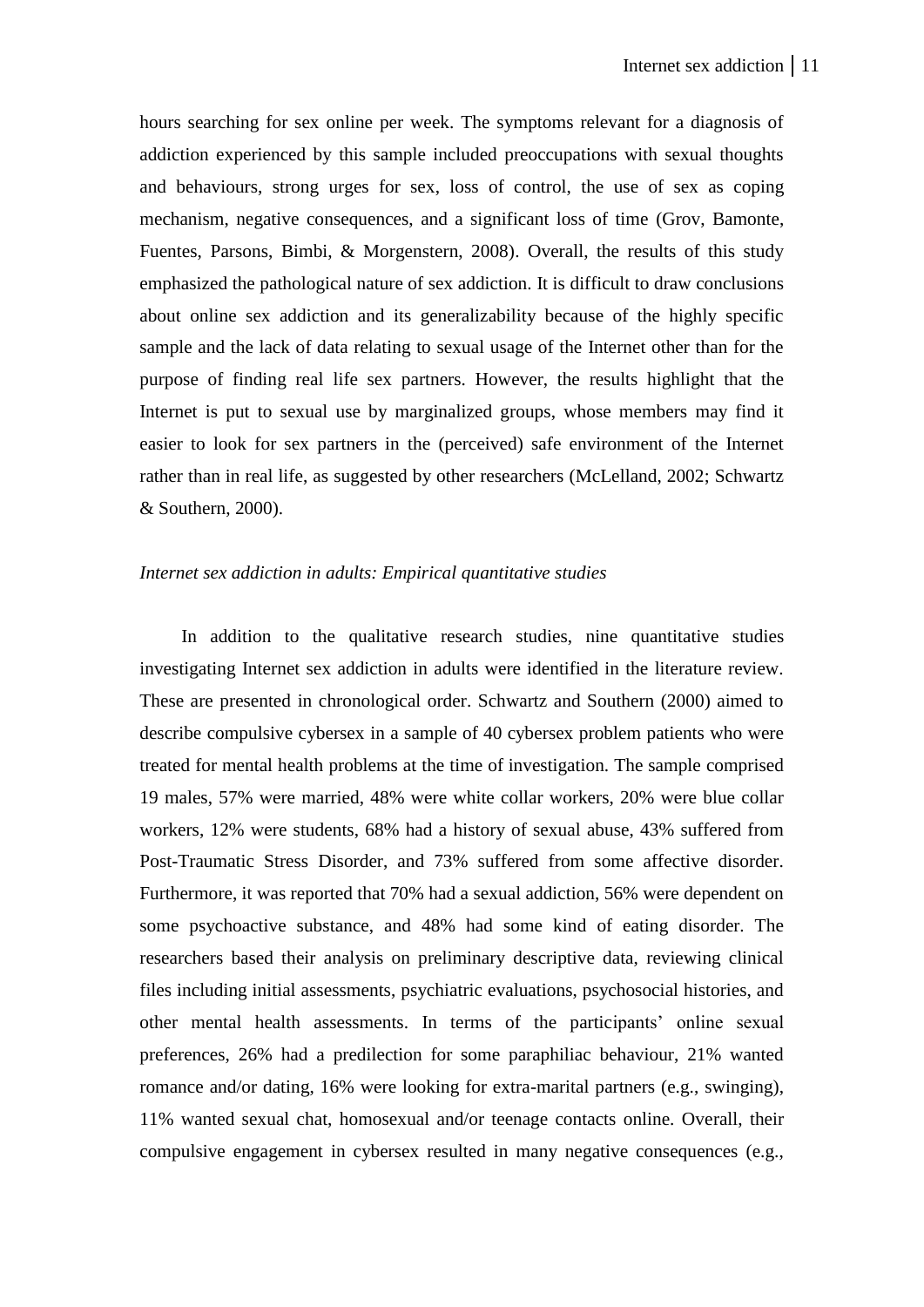relationship problems, work problems, personal problems, and excessive time involvement (Schwartz & Southern, 2000).

In terms of general characteristics, cybersex abusers were heavy Internet users, generally married, often well-educated professionals, had experienced sexual abuse, and were depressed. In addition, the authors found a number of gender differences. Females were generally younger with a mean age of 30 years compared to 38 years in males. Male cybersex abuser characteristics corresponded to that of the general cybersex abuser. What distinguished men from women in this respect was the males' higher probability of substance dependence, being in recovery, and being addicted to real-life sex. Females, on the other hand, resembled non-problematic Internet users, experienced PTSD symptoms, and suffered from eating disorders. In addition to the female and male cybersex addiction subtypes, two further profiles were established, namely the loner and the paraphiliac cybersex addict, each of which potentially profits from a different combination of treatment modalities (Schwartz & Southern, 2000).

In summary, this study offers important insights into the clinical population suffering from cybersex addiction and it suggests that for further research, endeavours further research is needed into comorbidities and subclinical problems, such as depression, traumatic experiences, additional substance-related and behavioural addictions including eating disorders, and sexual disorders beyond sex addiction, such as paraphilias. The study also highlights gender differences in the characteristics of cybersex addiction. However, the high comorbidity rates in the present sample call into question how far it is possible to speak of Internet sex addiction as a primary disorder or whether it is more appropriate to view it as a symptom of another underlying mental health problem. On the whole, the study presents many avenues for further scientific inquiry.

There are four quantitative studies based on the data collected by Cooper and colleagues (Cooper et al., 2000; Cooper, Delmonico, Griffin-Shelley, & Mathy, 2004a; Cooper, Galbreath, & Becker, 2004b; Cooper, Griffin-Shelley, Delmonico, & Mathy, 2001) that used the same participant dataset and recruitment process. The invitation to participate in the study was hosted by the American news channel MSNBC website and participants were randomly selected from the site's visitors. Each of the studies had a slightly different purpose. The first study (Cooper et al., 2000) examined the characteristics and usage patterns of online sexual behaviours in a sample of 9,265 adults. Based on their questionnaire scores, they were categorized as non-sexually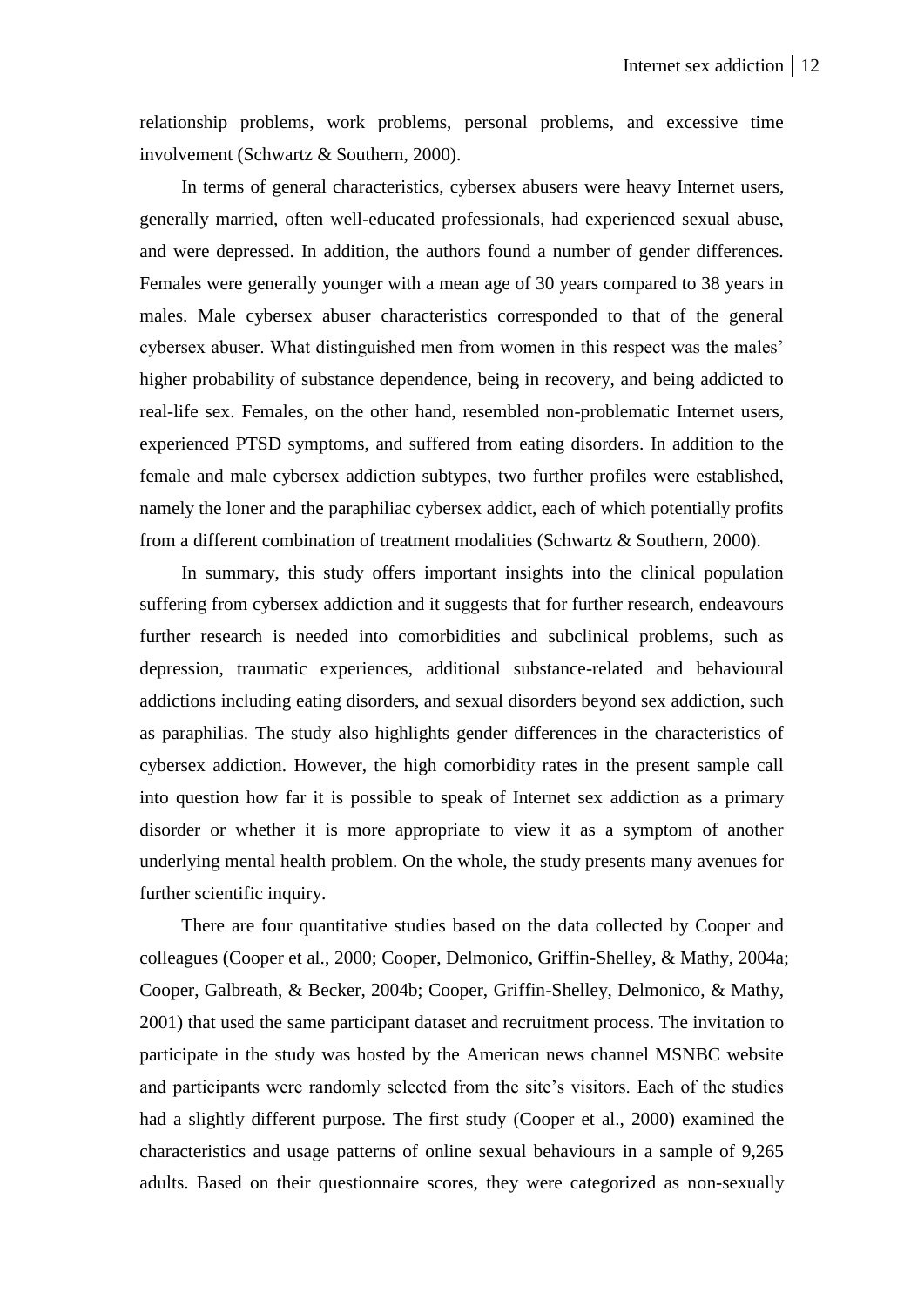compulsive (NSC;  $n = 7,728$ ), moderately sexually compulsive (MSC;  $n = 1,007$ ), sexually compulsive (SC;  $n = 424$ ), and cybersexually compulsive (CSC;  $n = 96$ ). The first three groups spent a mean average of five hours weekly on the Internet for sexual purposes compared to the cybersex compulsive group spending 20 hours weekly. Furthermore, in terms of usage patterns, the CSC group preferred chat rooms (70% females; 43% males) and the web (36% males; 10% females) to other Internet applications. Moreover, the CSC group was significantly more likely to include females, bisexuals and homosexuals, singles and daters, as well as students. In addition, 24% of the CSC group experienced total life interference, and 9% reported that their behaviours jeopardized all areas of their lives. Finally, it was found that higher sexual sensation seeking differentiated the CSC and the SC from the other two groups (Cooper et al., 2000), which verifies the implicit assumption that they are more likely to explore their sexualities relative to the other groups.

The next two studies (Cooper et al., 2004a; Cooper et al., 2001) included the same random sample of 7,037 adults, 5,925 of which were male. The aims of the first of these were to assess online sexual problems and to identify their predictors. Those with online sexual problems (OSP; 6% of the total sample) were compared to those with no online sexual problems (NOSP). The OSP group was found to differ significantly from the NOSP in that they spent more time online, used the Internet to cope with their real life problems, and to explore sexual fantasies. Moreover, the OSP group masturbated online significantly more frequently than the NOSP group. The NOSP group used the Internet significantly more often for buying sex materials and for educational purposes. Finally, the OSP group had significantly higher scores in seeing the Internet as a problem, feeling that it is out of control, being addicted to the Internet (a group total of  $13.3\%$ ), to sex  $(21.1\%)$ , or both internet and sex  $(33.3\%$ ; Cooper et al., 2001). Compared to the 2000 study (Cooper et al., 2000), this study used no measure of pathology (e.g. sexual compulsivity; Kalichman, Johnson, Adair, Rompa, Multhauf, & Kelly, 1994). Instead, the authors included an online sexual activities questionnaire (Cooper, Scherer, Boies, & Gordon, 1999b), that was used in the other study as well, solely. Thus, a comparison between studies is difficult and it is questionable as to how far the instrument used has good psychometric properties. Furthermore, the authors themselves point to the fact that no assessment instrument exists that specifically measures Internet sexual compulsivity (Cooper et al., 2001).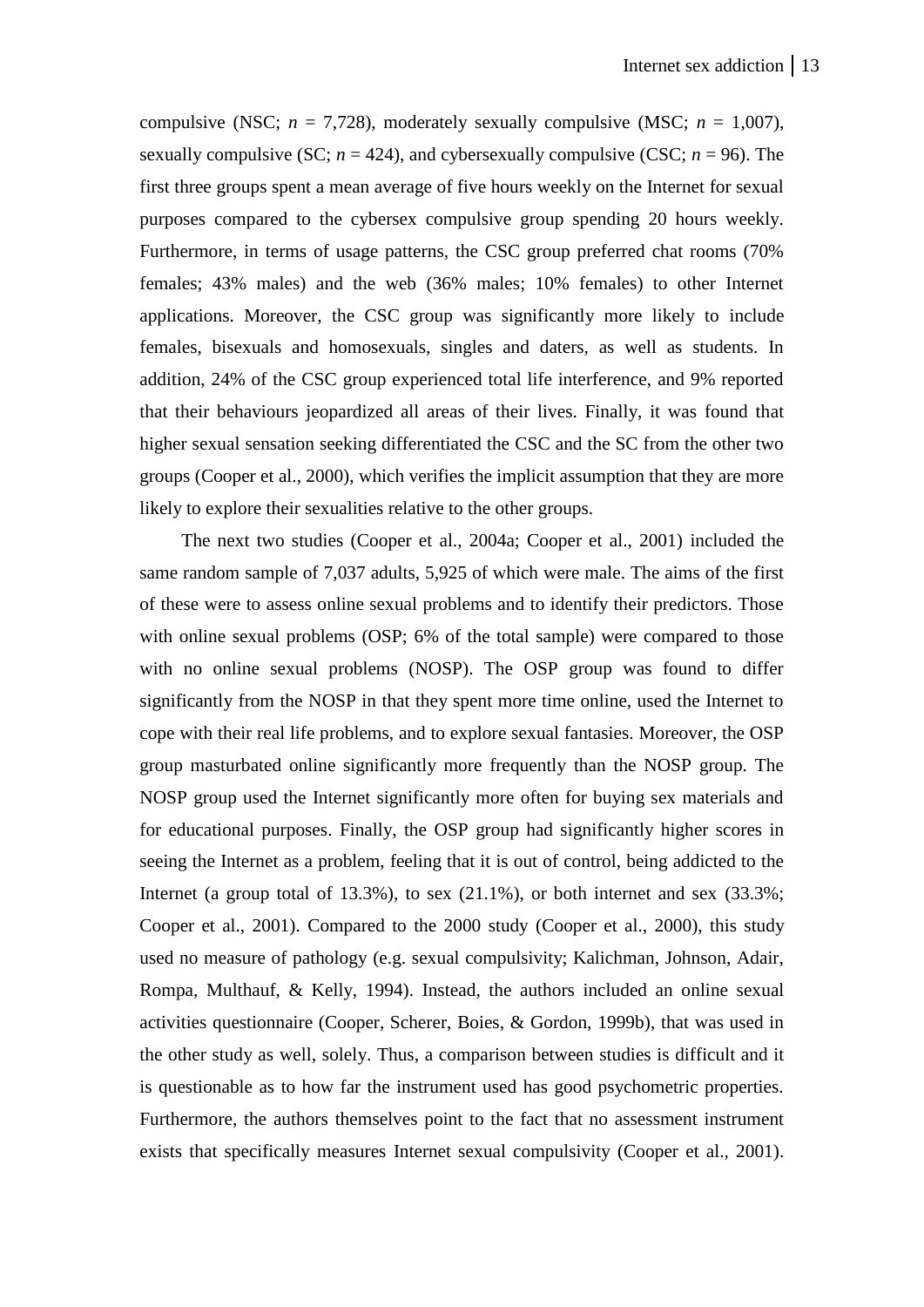Devising such an instrument appears to be much needed for any future research in the field.

The aim of the third study was to examine potentially problematic online sexual activities. The problems of the previous study with regards to the measurements utilized (Cooper et al., 2004a) were overcome in that the authors this time included an assessment of sexual compulsivity (Kalichman et al., 1994). In terms of user characteristics, the results indicated that six times more males engaged in online sexual activities (OSA) relative to females, and they preferred different Internet applications for sex: 68% of men used websites compared to 50% of females, whereas females used chat rooms preferably relative to males (26 compared to 13%). Finally, 10% of men engaged in newsgroups compared to only 4% of females. The engagement in newsgroups for sexual pursuits has been linked to particular and hard core sex preferences, such as bondage, dominance, sadism and masochism (Delmonico, 1997a), indicating that men are more likely to look for unusual sex online than women.

Another important finding that came out of this study was the establishment of the distinction between sexually compulsive and at risk users (Cooper et al., 2004a). The former refers to people who excessively engage in sexual activities both online and offline, whereas the latter implies persons who have no history of sexual problems offline. What is more, there appear to be two subtypes of at risk users: the stress-reactive type of person who uses Internet sex to cope with real life stress, and the depressive type of person who uses internet sex in order to take a break from their depressed, dysthymic and/or anxious mood (Cooper et al., 1999a). This distinction highlights the point made previously, claiming that it is necessary to distinguish between those who use the Internet as yet another space to engage in sex, and those whose sexual behaviours reach pathological dimensions on the Internet exclusively. Finally, the study found people using the Internet for sexual purposes experiencing the following addiction-like symptoms: Using OSA to cope (experienced by 6%), obsession with OSA (10%), desire to decrease it (33%), a gradual increase of OSA (15%, which may be similar to the development of tolerance in substance-related dependencies), recognition of problem/addiction (10%), and lack of control (9%). In addition, the reported negative consequences included a decrease in real life sexual activities (5%) as well as relationship problems (65%; Cooper et al., 2004a).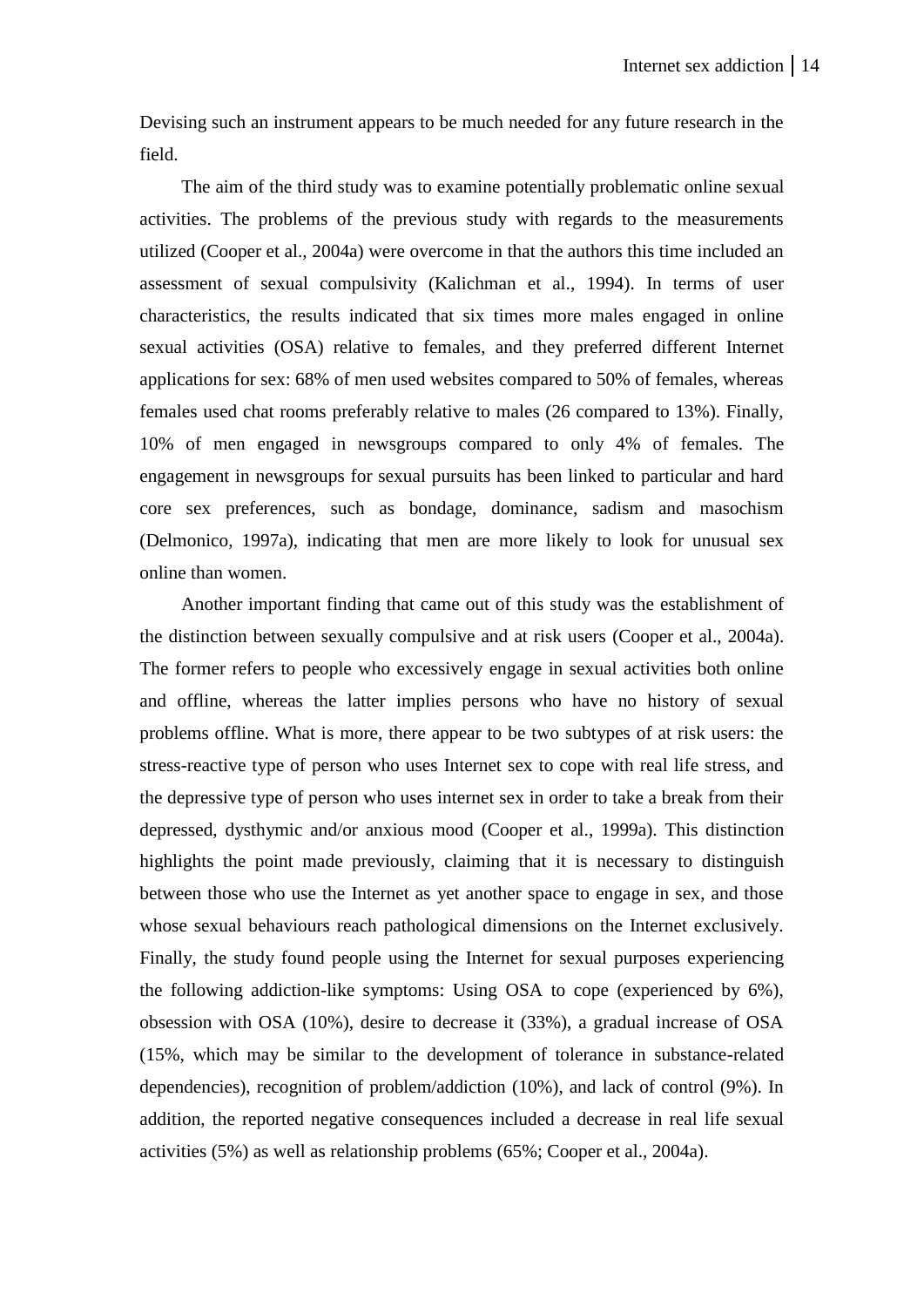The fourth and final study conducted by Cooper and colleagues (Cooper et al., 2000) investigated the reasons for OSA and preferred Internet applications in 384 men who had online sexual problems (OSP). In terms of demographics, the participants had a mean age of 33 years, 94% were US residents, 60% were in relationships, and 88% were heterosexual. Reported motivations for OSA included distraction (81%), coping (57%), pursuing sexual activities that would not be done offline (43%), for educationl purposes (25%), for socialization (16%), meeting offline sex partners (12%), meeting offline dates (9%), getting support for sexual concerns (8%), and buying sexual materials (6%). The preferred application used was the world-wide web used for browsing sexual content (Cooper et al., 2004b), which corresponds with previous research (Schneider, 2000b).

Furthermore, this final study found two dimensions of problem OSA based on the purpose of the activity, namely the improvement and the substitution of real life sex, each of which may be related to the pathological expression of Internet sex (Cooper et al., 2004b). The findings of this particular study add to the insights from the other three studies conducted (Cooper et al., 2000; Cooper et al., 2004a; Cooper et al., 2001) in that they particularly target men with online sexuality problems, who appear to be an at risk population for developing sexual compulsivity (Cooper et al., 2004b). More specifically, the results highlight the reasons for engagement with online sex, with a large majority of respondents reporting maladaptive motivations traditionally associated with substance-related and behavioural addictions, namely distraction (comparable to escapism/avoidance) and coping (Cooper, Russell, Skinner, & Windle, 1992; Kuntsche, Knibbe, Engels, & Gmel, 2007; Kuss, Louws, & Wiers, in preparation). However, it is unclear whether, and to what extent, these motives do in fact predict Internet sex addiction. The application of more sophisticated statistical techniques may inform future studies investigating similar questions. The study opens up further research paths particularly drawing on the distinction between addicts who use Internet sex to improve their offline sex life and those who use it to substitute their offline sex life.

Delmonico and Miller (2003) surveyed 6,088 participants (of which 5,005 were male) seeking help for sexual addiction. The aims of this study were to compare sexual compulsives (SCs) and non-SCs (NSCs) on demographics and subscales of the Internet Sex Screening Test (Delmonico, 1997b). The survey was placed on a website for people seeking help for their sexual addiction. The results showed that 2,992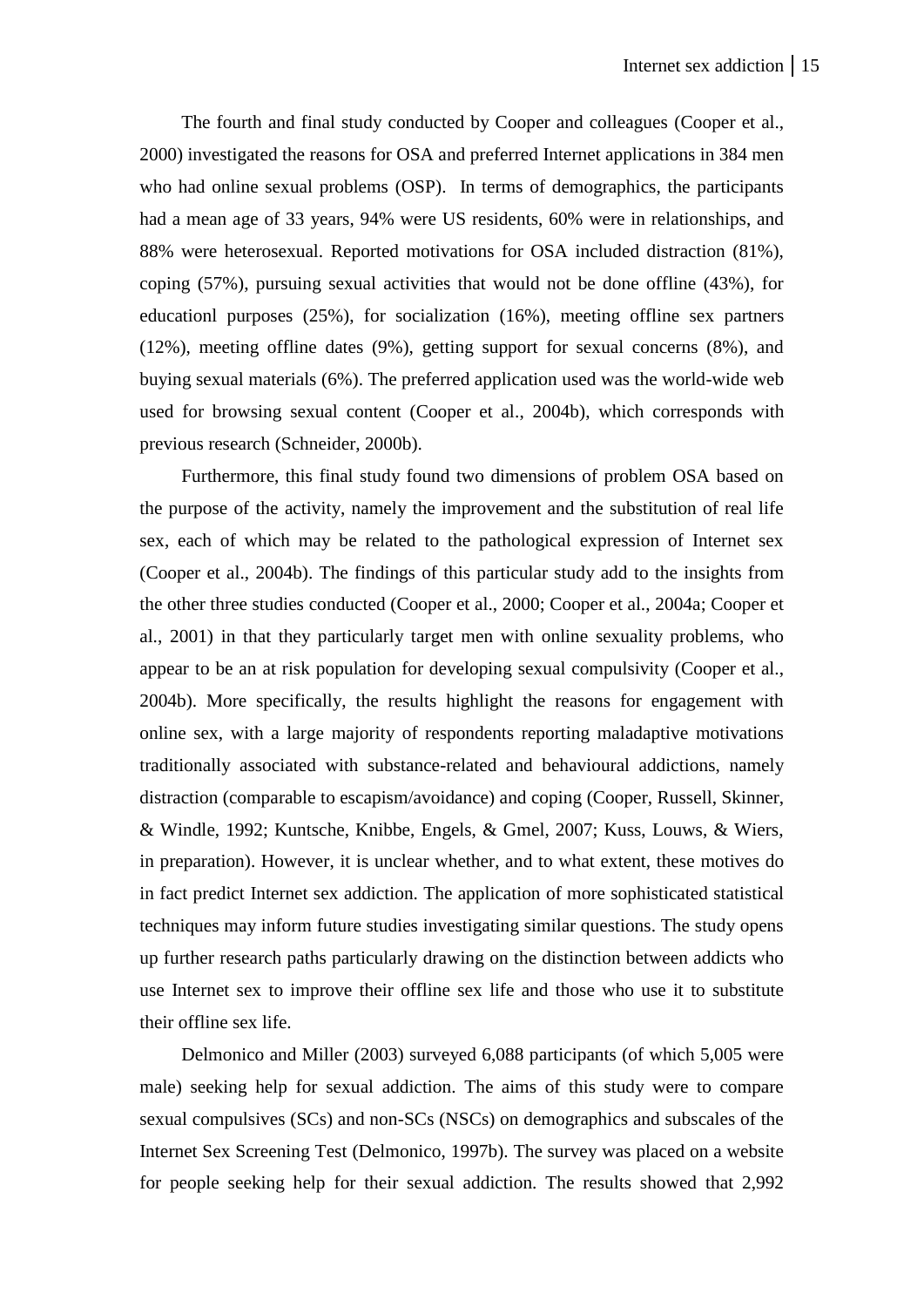males and 530 females were classified as SCs. The SCs were significantly older than their NSC counterparts (34 years compared to 31 years), and spent significantly more time on OSAs (10 hours compared to 4 hours per week). Furthermore, the SCs scored significantly higher than NSCs on all seven dimensions of the ISST (online sexual compulsivity, online sexual behaviour both social and isolated, online sexual spending, interest in online sexual material, non-home computer use for online sexual behaviour, and accessing illegal sexual material; (Delmonico & Miller, 2003). This study is useful in that it provided an initial validation of Delmonico's instrument and it established the existence of different dimensions related to OSA. Beyond this, the study merely corroborated previous findings (e.g. Cooper et al., 2000). Furthermore, no general population prevalence estimates can be inferred as the population targeted were those people seeking help for their sexual compulsions. The numbers clearly indicate that this group of people had particularly high prevalence of pathology.

Boies, Cooper and Osborne (2004) reported the results of an online questionnaire hosted by a university website, which was voluntarily filled out by 760 psychology undergraduate students, with a mean age of 20 years. Results indicated that 84% were Caucasian, 95% were heterosexual, and 46% were in a relationship. The aim of this study was to examine differences in Internet-related problems (IRP) and psychosocial functioning in different OSAs. Based on their scores on the questionnaire, participants were categorized into one of four groups: Seekers of (i) entertainment, (ii) information, (iii) both, or (iv) neither. The results demonstrated that the group using the Internet for both sexual entertainment and sexual information had significantly more IRPs than the other three groups. Furthermore, the following OSAs were found to be generally associated with IRPs: seeking sexual relationships, sexual information, and sexual entertainment online. They were also more likely to look for sex information online and masturbating correlated strongly with the participants' discontent with their real lives in terms of social support and mastering their environments. The degree of engagement with others online also correlated with OSA, indicating that students may seek a social outlet alternative to the real world (Boies, Cooper, & Osborne, 2004).

In line with this, excessive Internet usage for sexual and social purposes may result in social and self-alienation and may cause relationship deterioration, as proposed by Carnes (2001). Likewise, the opposite held true for students who neither used the Internet for seeking sexual information nor for sexual entertainment. They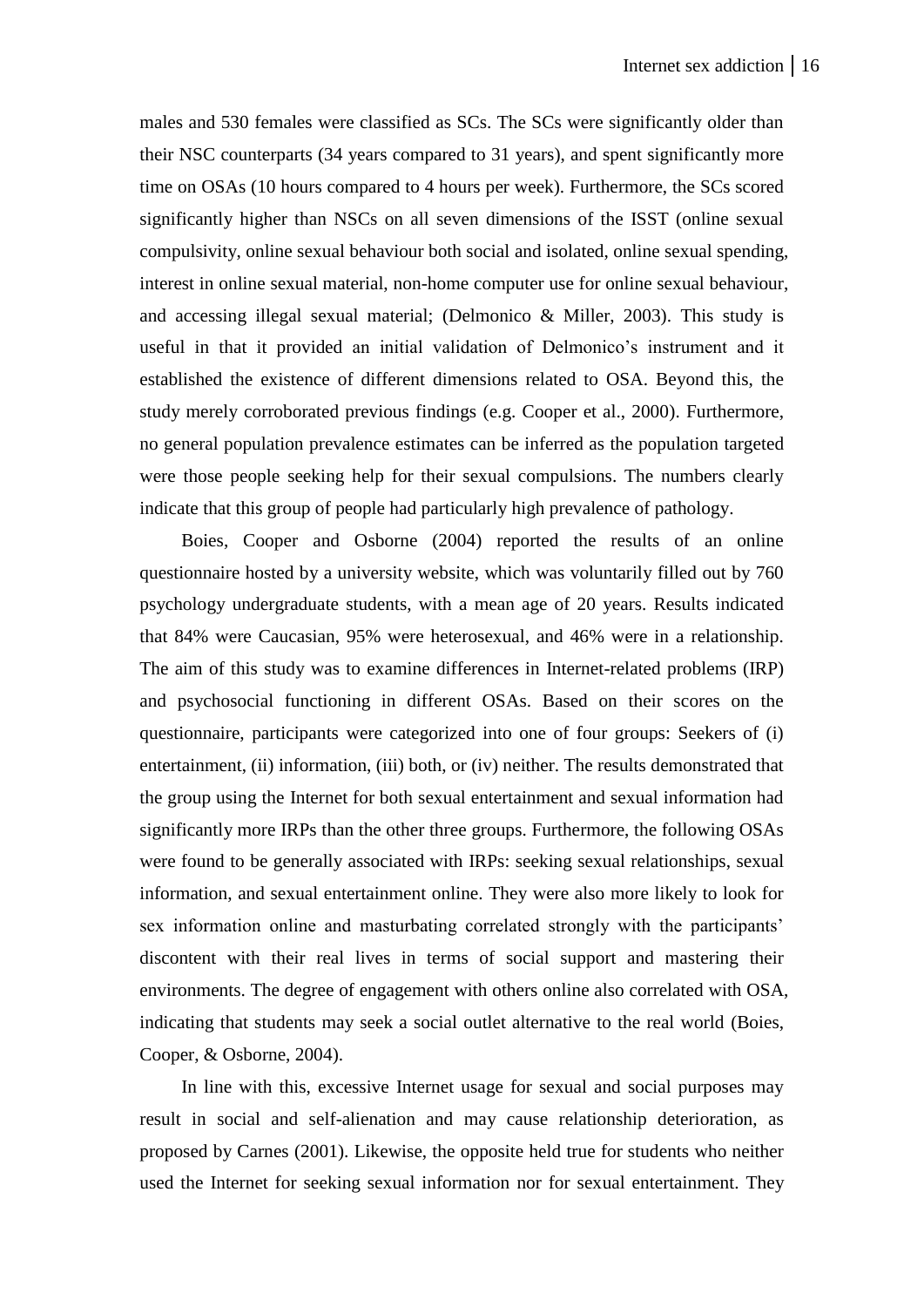were found to be more content with their lives (Boies et al., 2004). The present study is significant in that it presented data on OSA usage and its relationship with life satisfaction spanning the areas of social support and environmental mastery, thus offering insight into the participants' perceptions of their virtual environments and motives for engaging in OSA. However, the categorization of OSA into entertainment-related and information-related activities appears to be very broad. Future research could therefore investigate the extent to which differences exist in people using more varied forms of applications, spanning both interactive as well as passive venues for OSA (such as viewing and downloading sexual material versus participating in online chat rooms and discussion forums). Moreover, a replication of this study in a population other than students would increase the external validity of the findings.

Daneback, Ross and Mansson (2006) investigated the characteristics of OSA users and whether OSA changed sexual compulsives' real life sexual behaviours. Data were collected from 1,835 adults in Sweden completing an online survey on Internet usage, relationships, and sexuality (931 females, mean age of 31 years, 45% with a university degree, more than 60% employed, 20% students, 90% heterosexuals, 50% in relationships). The results indicated that of the total sample, 6% could be classified as sexually compulsive, of which three-quarters (74%) were male. Furthermore, a number of variables increased the likelihood of sexual compulsivity. This included spending three to ten hours a week on OSA increased the likelihood by a factor of three, spending more than 15 hours increased the likelihood by a factor of 13, having had a sexually transmitted infection increased the likelihood by a factor of 2, being bisexual increased the likelihood by a factor of 2.1, being in a relationship increased the likelihood by a factor of 1.7, and being male increased the likelihood by a factor of 1.6. Furthermore, SCs offline sexual behaviour changed as a consequence of OSA: Significantly more SCs started to consume offline pornography (22%) than their non-SC counterparts (10%; Daneback et al., 2006).

This study is significant for a number of reasons. First, it was the first research study examining cybersex addiction/compulsion outside of the US published in an English language scientific journal. Second, it integrated changes in offline sexual activities other than engagement in real life sex, thus broadening other studies' results (Cooper et al., 2004a). Third, it used sophisticated statistical techniques that demonstrated the likelihood effects of particular variables on sexual compulsivity by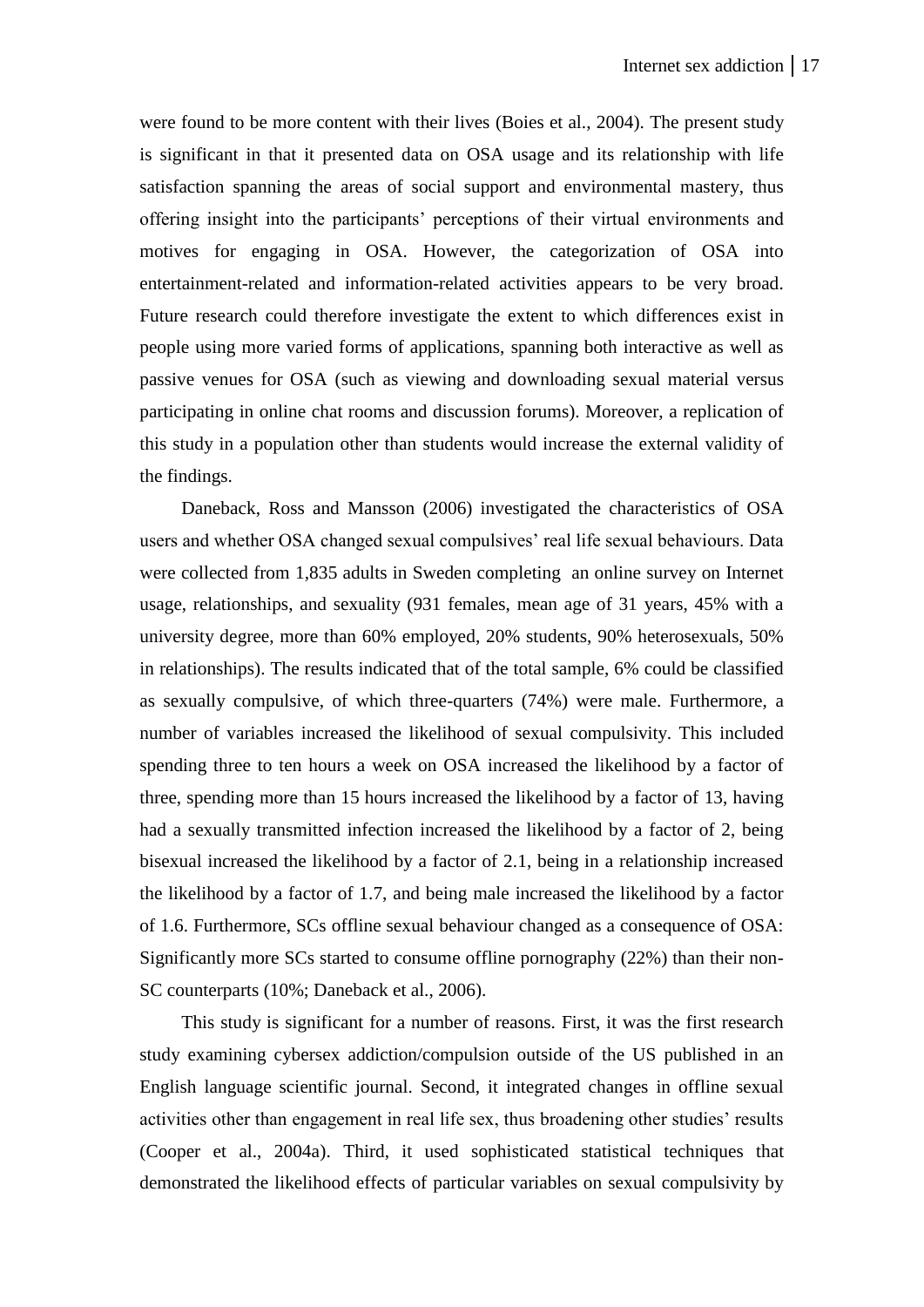using odds ratios. However, this study did not address specific Internet applications used for the purpose of sexual gratification, nor did it draw a clear distinction between sex addiction and Internet sex addiction. Thus, there is still plenty of scope for future studies to address these questions more specifically.

The final quantitative study identified in the literature review, was conducted by (Schnarrs, Rosenberger, Satinsky, Brinegar, Stowers, Dodge, & Reece, 2010). The aim of this study was to explore the relations between sexual compulsivity, sexual partner-seeking, drug and alcohol use, and sexual behaviours. The participants comprised 309 men with a mean age of 29 years. Of these, 55% were homosexual, 19% were bisexual, 90% were white, 81% were city residents, 64% were single, 27% were in a sexual relationship, 20% were in a sexual relationship with more than one person, and 53% were students. A community-based participatory approach (CBPR) was used in a rural area of Indiana. It integrated multiple recruitment strategies, such as face-to-face, the Internet, flyers and palm cards. Data on demographics, sexual behaviours and sexual compulsivity was collected using a website. In the main, the study revealed several significant differences between SCs and NSCs. The results indicated that the SCs were significantly more likely than NSCs to be married, fulltime employed and in a sexual relationship with more than one person. Moreover, there was an increased likeliness of SCs having had sex with other men recently and to have had unprotected sex, as well as having had sex with people they met online (affirmative in total sample amounted to 42%) (Schnarrs et al, 2010). This study highlighted the role of the Internet in finding real life sex partners for marginalized groups, i.e. homosexuals and bisexuals, particularly in rural areas where access to sexual partners may be restricted relative to urban and more cosmopolitan locations.

However, the downside of amplified access is the increased health risk this entails. As has been shown, SCs not only find their potential real life sex partners online, but they also engage in unsafe sex and thus the Internet offers a new pool of people to have unprotected sex with, potentiating the risk of becoming infected with sexually transmitted diseases. Nevertheless, this study did not directly address sexually compulsive behaviour carried out online. Although there appears to be some relation between sexual compulsivity and Internet usage, it remains unclear in how far and to what extent sexual compulsives live out their obsessions specifically online.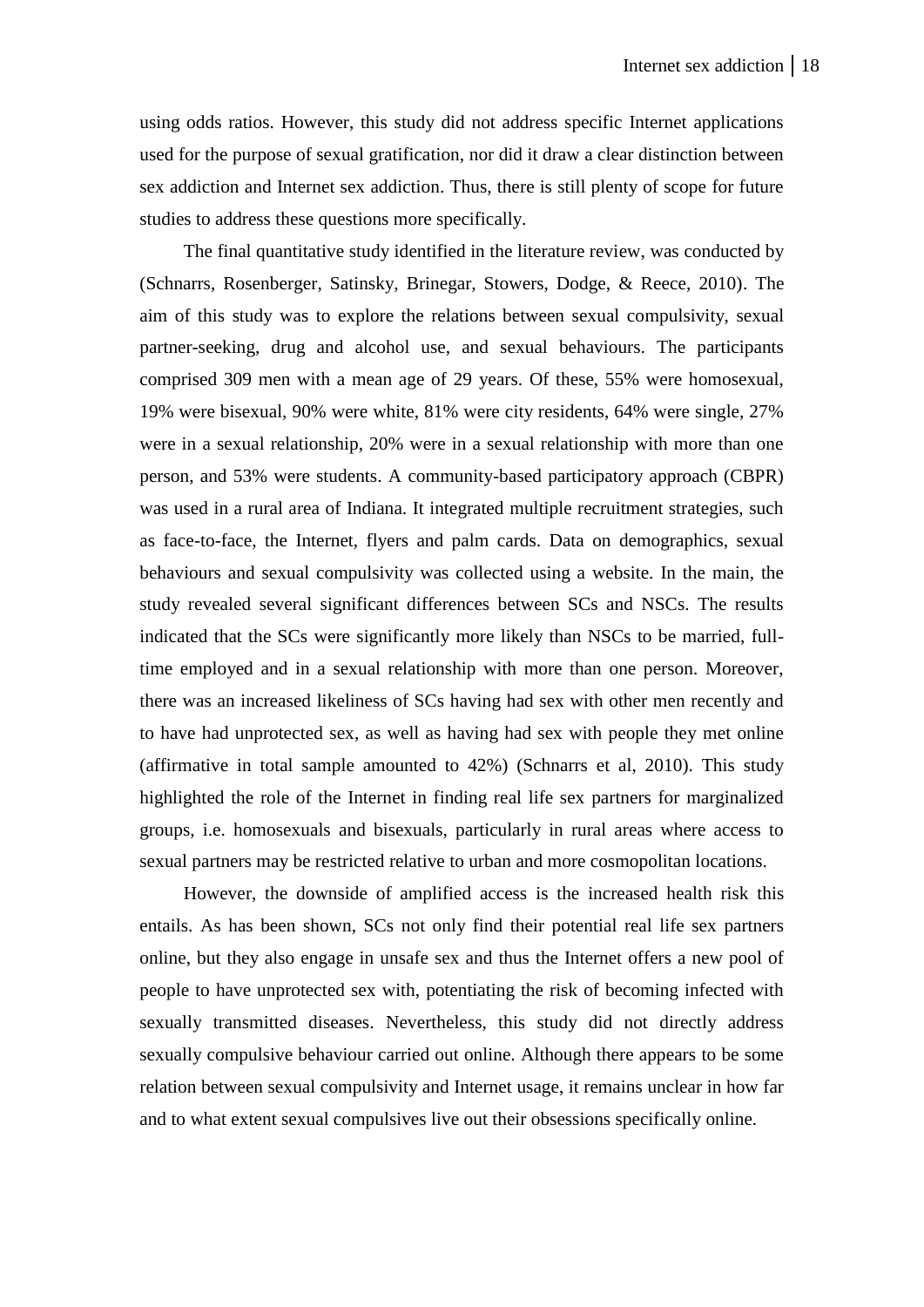## *Conclusion and research implications*

Overall, the studies presented in this review provide a number of avenues for future research in the area of Internet sex addiction. The first concerns the need to distinguish between real life (i.e., offline) sexual compulsivity and sexual compulsivity expressed online only. To date, studies have assessed Internet sex addiction by employing measurements devised for inquiring into real life (offline) sexual compulsivity (Kalichman et al., 1994). The only study using an assessment tool specifically for sexual activities online was a screener (Delmonico, 1997b), thus the tool's specificity and sensitivity was relatively limited. Moreover, it was not based on clinically valid diagnostic criteria. Although no such criteria have been officially established to date, Goodman's (1998) proposition appears fruitful as a framework for establishing an Internet sex addict's pathological status. Therefore, the first step to be taken in future research is to analyze the presence of potential diagnostic criteria in terms of their prevalence. This necessitates quantitative inquiries, as well as assessing their overall expression as experienced by Internet sex addicts, and suggests qualitative research frameworks as being of the most benefit.

Specificity is not only required with regards to demarcating Internet sex addiction from sex addiction and Internet addiction, but the specific Internet applications utilized for sexual purposes require closer scrutiny. It may be the interactive possibilities the Internet offers that may also inform such a distinction. It is relatively simple and appears quite common that people transfer their real-life addictions from the real world to the virtual. Pornography can be accessed both online and offline. However, in real life, no sex chat room equivalent exists. In a similar vein, some online sexual activities, such as searching for information and buying sexual materials, have been found not to facilitate sexual psychopathology (Cooper et al., 2001). By assessing the addictive potential of certain Internet sex applications, prevention efforts can perhaps be initiated.

Furthermore, the motivations of people using online sex activities may further increase our understanding of Internet sex addiction. Here, the distinction between people who use Internet sex to improve their offline sex life and those who use it to substitute their real sex life, plays an important role. Additionally, the issue of the comorbidity of Internet sex addiction with a number of further psychopathologies has been raised. These comorbid conditions include affective disorders, substance-related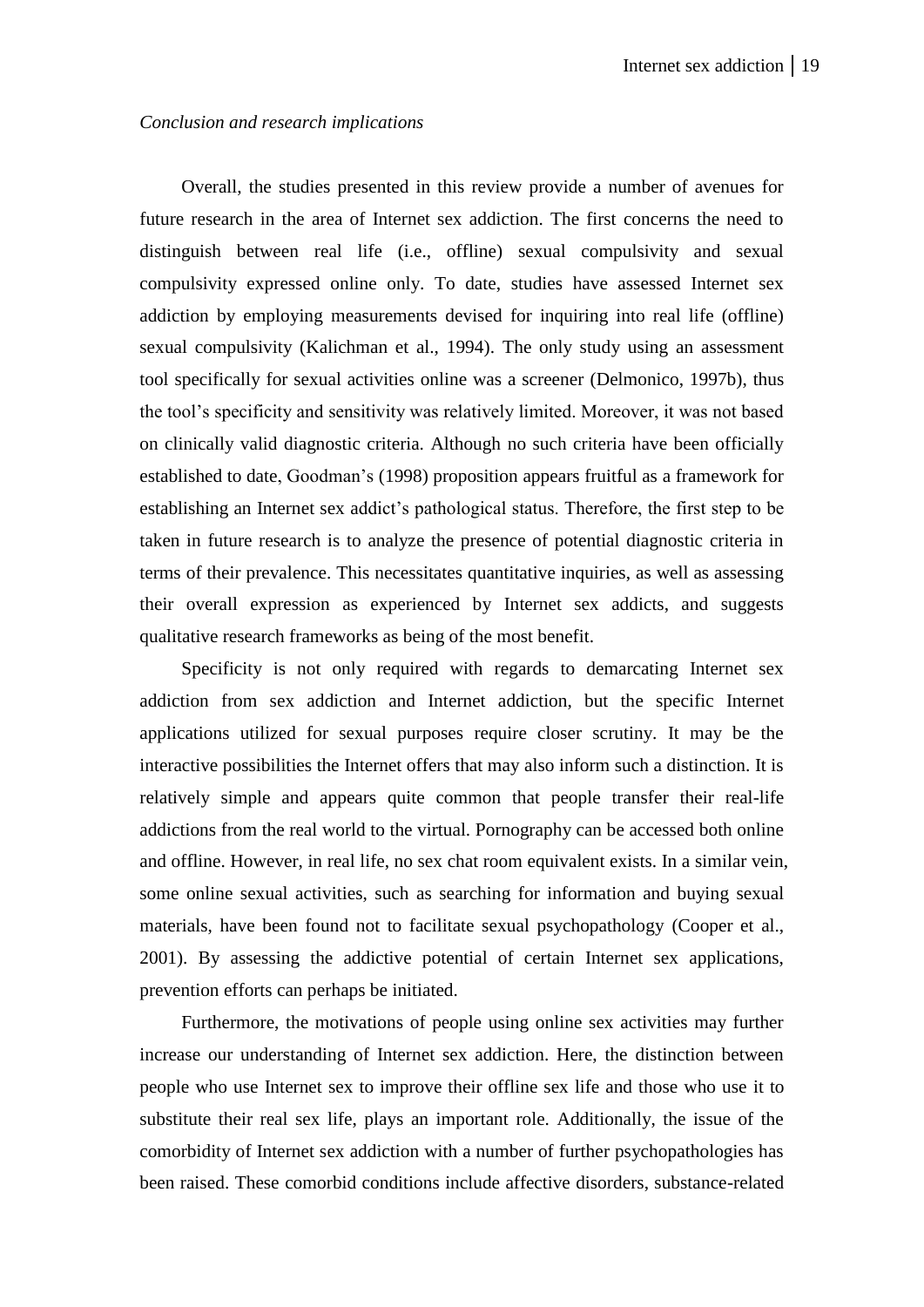addictions, behavioural addictions, PTSD, and eating disorders. Future researchers may therefore be encouraged to pay closer attention to the common factors underlying various types of addictions, including eating disorders. In addition, both researchers and clinicians are advised to investigate the direction of relationship between Internet sex addiction and affective symptomatology for it appears that those people treated for depression may have developed these symptoms as a consequence of their Internet sex addiction. Finally, psychosocial precursors of a full-blown Internet addiction require further exploration likewise. Many sexual disorders including sex addiction appear to have roots in traumatic experiences and sexual abuse histories. Therefore, analyzing similar relationships in the case of Internet sex addiction may provide potential insight.

Finally, the gender dissimilarities found in most of the presented studies indicate that the prevalence of Internet sex addiction as well as the preference for particular Internet applications differ between men and women. This is related to the finding that the Internet seems to be a particularly fertile ground for marginalized groups, such as homosexuals and bisexuals, as well as females, who may feel liberated from real life constraints with regards to exploring their sexuality and finding real life sex partners online. Accordingly, "the Net is an Eden for […] 'erotic minorities', with their specialized tastes and their right to satisfy them. Repository of endless erotic fantasies, promiscuous cyberspace proves that sex is not between our legs but inside our heads" (Gubern, 2000, cf. Carvalheira & Gomes, 2003; p.357).

In the case of females, marginalization does not necessarily indicate that women find themselves at the fringes of society in general, but that they are segregated with regards to the pursuit of sexual behaviours relative to men. The reasons that females may compulsively seek sex online (Cooper et al., 2000) appear to be similar to those of bisexuals and homosexuals, namely the liberating potential of the Internet that enables the almost infinite exploration of sexuality without the latent taboos imposed by societal and cultural environments. In order to address the conceivable relationships between the impacts of perceived socio-cultural structures and the liberating potential of the Internet gone awry, qualitative research is needed. Consequently, pathological use of Internet sex not only requires future research, but the current studies indicate specific areas that may be further explored empirically.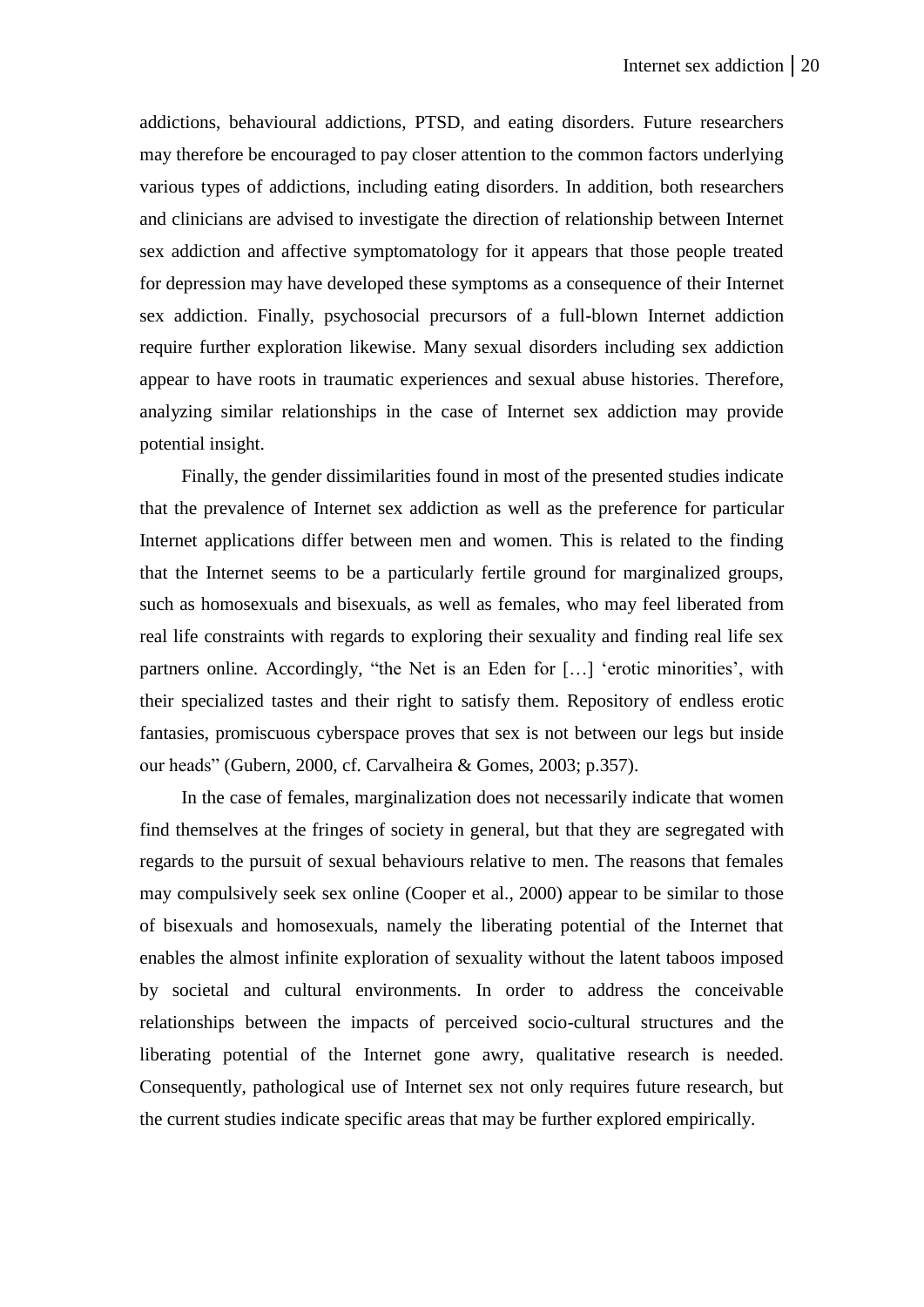#### **References**

- American Psychiatric Association. (2000). *Diagnostic and Statistical Manual of Mental Disorders - Text Revision*. Washington, D.C.: American Psychiatric Association.
- American Psychiatric Association. (2010). Hypersexual disorder. *DSM-5 development* Retrieved October 20, 2010, from [http://www.dsm5.org/ProposedRevisions/Pages/proposedrevision.aspx?rid=41](http://www.dsm5.org/ProposedRevisions/Pages/proposedrevision.aspx?rid=415) [5](http://www.dsm5.org/ProposedRevisions/Pages/proposedrevision.aspx?rid=415)
- Barak, A., Fisher, W. A., Belfry, S., & Lashambe, D. R. (1999). Sex, guys, and cyberspace: Effects of Internet pornography and individual differences on men's attitudes toward women. *Journal of Psychology & Human Sexuality, 11*(1), 63-90.
- Batthyány, D., Müller, K. W., Benker, F., & Wölfling, K. (2009). Computer game playing: Clinical characteristics of dependence and abuse among adolescents. *Wiener Klinsche Wochenschrift, 121*(15-16), 502-509.
- Boies, S. C., Cooper, A., & Osborne, C. S. (2004). Variations in Internet-related problems and psychosocial functioning in online sexual activities: Implications for social and sexual development of young adults. *Cyberpsychology & Behavior, 7*(2), 207-230.
- Braun-Courville, D. K., & Rojas, M. (2009). Exposure to Sexually Explicit Web Sites and Adolescent Sexual Attitudes and Behaviors. *Journal of Adolescent Health, 45*(2), 156-162.
- Buzzell, T. (2005). The effects of sophistication, access and monitoring on use of pornography in three technological contexts. *Deviant Behavior, 26*(2), 109- 132.
- Carnes, P. J. (1993). Addiction and post-traumatic stress: The convergence of victims' realities. *Treating Abuse Today, 3*(13), 5-11.
- Carnes, P. J. (2001). Cybersex, courtship, and escalating arousal: Factors in addictive sexual desire. *Sexual Addiction & Compulsivity, 8*(1), 45 - 78.
- Carnes, P. J. (2003). The anatomy of arousal: Three Internet portals. *Sexual and Relationship Therapy, 18*, 309 - 328.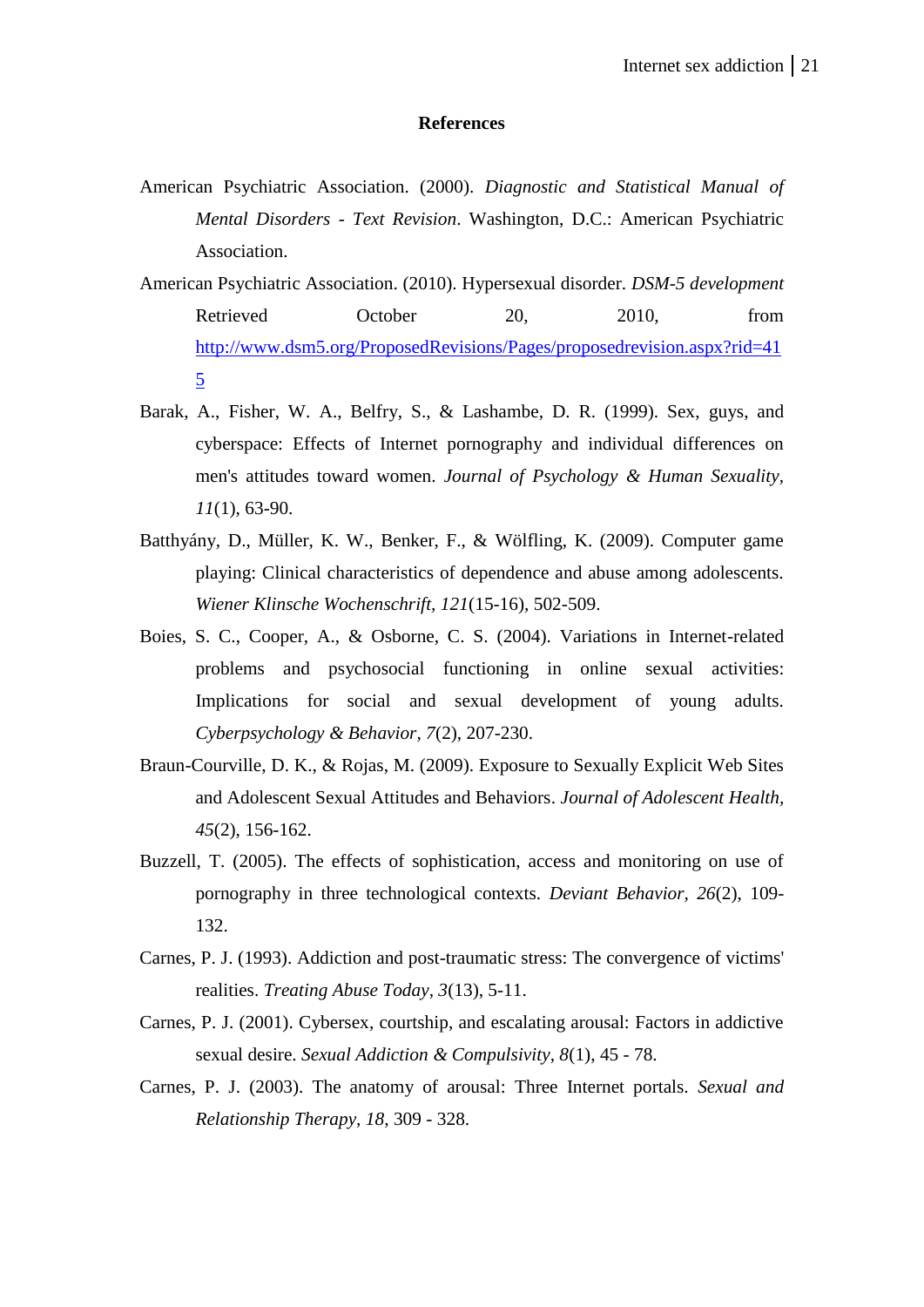- Carvalheira, A., & Gomes, F. A. (2003). Cybersex in Portuguese chatrooms: A study of sexual behaviors related to online sex. *Journal of Sex & Marital Therapy, 29*(5), 345-360.
- Cooper, A. (1998). Sexuality and the Internet: Surfing into the new millenium. *CyberPsychology & Behavior, 1*(2), 187-193.
- Cooper, A., Delmonico, D. L., & Burg, R. (2000). Cybersex users, abusers, and compulsives: New findings and implications. *Sexual Addiction & Compulsivity, 6*(2), 79-104.
- Cooper, A., Delmonico, D. L., Griffin-Shelley, E., & Mathy, R. M. (2004a). Online sexual activity: An examination of potentially problematic behaviors. *Sexual Addiction & Compulsivity, 11*, 129-143.
- Cooper, A., Galbreath, N., & Becker, M. A. (2004b). Sex on the Internet: Furthering our understanding of men with Online sexual problems. *Psychology of Addictive Behaviors, 18*(3), 223-230.
- Cooper, A., Griffin-Shelley, E., Delmonico, D. L., & Mathy, R. M. (2001). Online sexual problems: Assessment and predictive variables. *Sexual Addiction & Compulsivity, 8*, 267-285.
- Cooper, A., Putnam, D. E., Planchon, L. A., & Boies, S. C. (1999a). Online sexual compulsivity: Getting tangled in the net. *Sexual Addiction & Compulsivity, 6*, 79-104.
- Cooper, A., Scherer, C., Boies, S. C., & Gordon, B. (1999b). Sexuality on the internet: From sexual exploration to pathological expression. *Professional Psychology-Research and Practice, 30*(2), 154-164.
- Cooper, A. L., Safir, M. P., & Rosenmann, A. (2006). Workplace worries: A preliminary look at online sexual activities at the office - Emerging issues for clinicians and employers. *CyberPsychology & Behavior, 9*(1), 22-29.
- Cooper, M. L., Russell, M., Skinner, J. B., & Windle, M. (1992). Development and validation of a three-dimensional measure of drinking motives. *Psychological Assessment, 4*(2), 123-132.
- Daneback, K., Cooper, A., & Mansson, S. A. (2005). An Internet study of cybersex participants. *Archives of Sexual Behavior, 34*(3), 321-328.
- Daneback, K., Ross, M. W., & Mansson, S. A. (2006). Characteristics and behaviors of sexual compulsives who use the Internet for sexual purposes. *Sexual Addiction & Compulsivity, 13*, 53-67.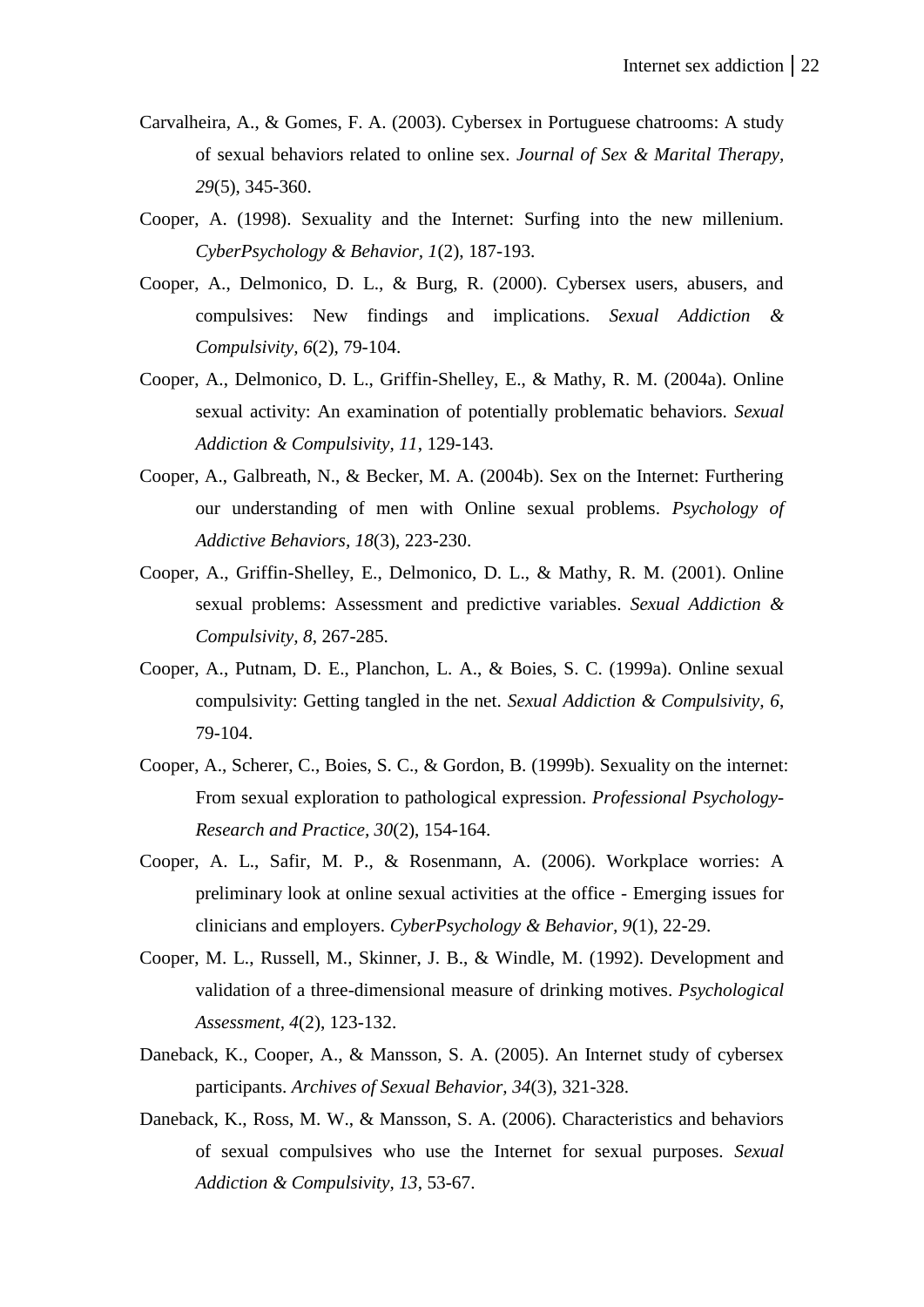- Delmonico, D. L. (1997a). Cybersex: High tech sex addiction. *Sexual Addiction & Compulsivity, 4*(2), 159-167.
- Delmonico, D. L. (1997b). Internet Sex Screening Test Retrieved October 17, 2010, from<http://www.sexhelp.com/isst.cfm>
- Delmonico, D. L., & Miller, J. A. (2003). The Internet Sex Screening Test: A comparison of sexual compulsives versus non-sexual compulsives. *Sexual and Relationship Therapy, 18*(3), 261-276.
- Goodman, A. (1998). Sexual addiction: The new frontier. *The Counselor, 16*(5), 17- 26.
- Goodson, P., McCormick, D., & Evans, A. (2000). Sex on the Internet: College students' emotional arousal when viewing sexually explicit materials on-line. *Journal of Sex Education and Therapy, 25*(4), 252-260.
- Griffiths, M. (2000). Excessive Internet use: Implications for sexual behavior. *CyberPsychology & Behavior, 3*(4), 536-552.
- Griffiths, M. (2001). Sex on the Internet: Observations and implications for Internet sex addiction. *Journal of Sex Research, 38*(4), 333-342.
- Grov, C., Bamonte, A., Fuentes, A., Parsons, J. T., Bimbi, D. S., & Morgenstern, J. (2008). Exploring the internet's role in sexual compulsivity and out of control sexual thoughts/behaviour: A qualitative study of gay and bisexual men in New York City. *Culture Health & Sexuality, 10*(2), 107-124.
- Grubin, D., & Mason, D. (1997). Medical models of sexual deviance. In D. R. Laws & W. O'Donohue (Eds.), *Sexual deviance: Theory, assessment, and treatment* (pp. 434-448). New York: Guilford.
- Kalichman, S. C., Johnson, J. R., Adair, V., Rompa, D., Multhauf, K., & Kelly, J. A. (1994). Sexual Sensation Seeking - Scale Development and Predicting Aids-Risk Behavior among Homosexually Active Men. *Journal of Personality Assessment, 62*(3), 385-397.
- King, S. A. (1996). Is the Internet addictive, or are addicts using the Internet? Retrieved September 28, 2010, from <http://webpages.charter.net/stormking/iad.html>
- Kinsey, A. C., Pomeroy, W. B., & Martin, C. E. (1948). *Sexual behavior in the human male*. Indiana: Indiana University Press.
- Kinsey, A. C., Pomeroy, W. B., Martin, C. E., & Gebhard, P. (1953). *Sexual behavior in the human female*. Philadelphia: Saunders.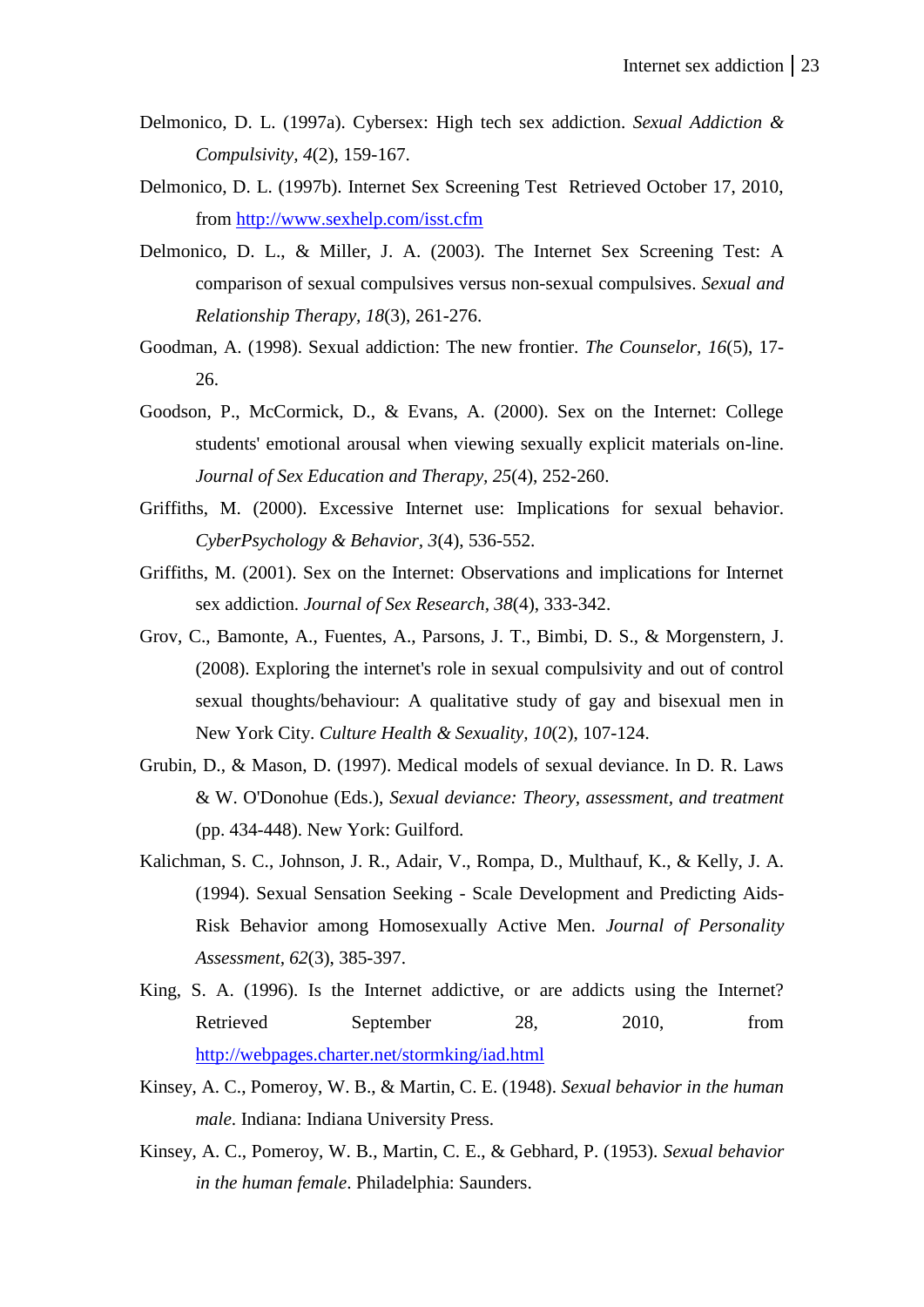- Kuntsche, E., Knibbe, R., Engels, R., & Gmel, G. (2007). Drinking motives as mediators of the link between alcohol expectancies and alcohol use among adolescents. *Journal of Studies on Alcohol and Drugs, 68*(1), 76-85.
- Kuss, D. J., Louws, J., & Wiers, R. W. (in preparation). *Computer game addiction? Motives predict addictive play behavior in Massively-Multiplayer Online Role-Playing Games*. Manuscript. Maastricht University. Maastricht.
- McLelland, M. J. (2002). Virtual ethnography: Using the Internet to study gay culture in Japan. *Sexualities, 5*, 387-406.
- Meerkerk, G. J., Van den Eijnden, R., & Garretsen, H. F. L. (2006). Predicting compulsive Internet use: It's all about sex! *CyberPsychology & Behavior, 9*(1), 95-103.
- Orzack, M. H. (1999). How to recognize and treat computer.com addictions *Directions in Clinical and Counseling Psychology* (Vol. 9, pp. 13-26). New York: The Hatherleigh.
- Orzack, M. H., & Ross, C. J. (2000). Should virtual sex be treated like other sex addictions? *Sexual Addiction & Compulsivity, 7*(1-2), 113-125.
- Putnam, D. E. (2000). Initiation and maintenance of online sexual compulsivity: Implications for assessment and treatment. *CyberPsychology & Behavior, 3*(4), 553-563.
- Quinn, J. F., & Forsyth, C. J. (2005). Describing sexual behavior in the era of the internet: a typology for empirical research. *Deviant Behavior, 26*(3), 191-207.
- Raymond, N. C., Coleman, E., & Miner, M. H. (2003). Psychiatric comorbidity and compulsive/impulsive traits in compulsive sexual behavior. *Comprehensive Psychiatry, 44*(5), 370-380.
- Robinson, D. W. (1999). Sexual addiction as an adaptive response to post-traumatic stress disorder in the African American community. *Sexual Addiction & Compulsivity, 6*, 11-22.
- Schnarrs, P. W., Rosenberger, J. G., Satinsky, S., Brinegar, E., Stowers, J., Dodge, B., & Reece, M. (2010). Sexual compulsivity, the Internet, and sexual behaviors among men in a rural area of the United States. *Aids Patient Care and Stds, 24*(9), 563-569.
- Schneider, J. P. (2000a). The effects of cybersex addiction on the family: Results of a survey. *Sexual Addiction & Compulsivity, 7*(1-2), 31-58.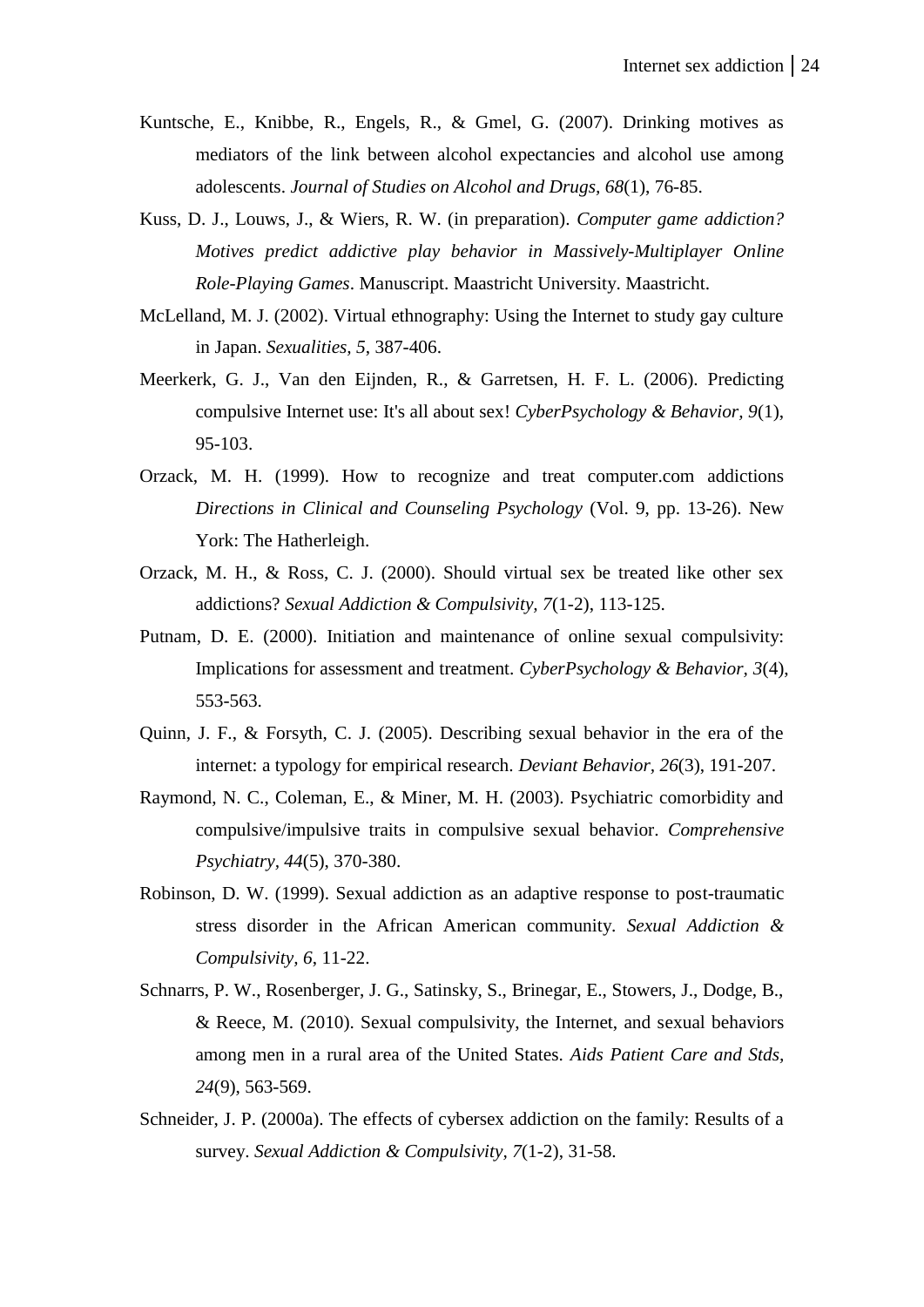- Schneider, J. P. (2000b). A qualitative study of cybersex participants: Gender differences, recovery issues, and implications for therapists. *Sexual Addiction & Compulsivity, 7*(1-2), 249 - 278.
- Schneider, J. P. (2001). The impact of compulsive cybersex behaviors on the family. *Sexual and Relationship Therapy, 18*, 329-354.
- Schwartz, B. (1984). *Psychology of learning and behavior* (Vol. 2). New York: W. W. Norton & Company.
- Schwartz, M. F., & Southern, S. (2000). Compulsive cybersex: The new tearoom. *Sexual Addiction & Compulsivity, 7*(1-2), 127-144.
- Sealy, J. R. (1999). Dual and triple diagnoses: Addictions, mental illness, and HIV infection guidelines for outpatient therapists. *Sexual Addiction & Compulsivity: The Journal of Treatment & Prevention, 6*(3), 195 - 219.
- Stein, D. J., Black, D. W., Shapira, N. A., & Spitzer, R. L. (2001). Hypersexual disorder and preoccupation with Internet pornography. *American Journal of Psychiatry, 158*(10), 1590-1594.
- Steiner, P. (1993, July 5). On the Internet no one knows you're a dog, *The New Yorker*.
- von Krafft-Ebing, R. (1893). *Psychopathia sexualis mit besonderer Berücksichtigung der conträren Sexualempfindung. Eine klinisch-forensische Studie*. Stuttgart: Ferdinand Enke.
- Watters, J. K., & Biernacki, P. (1989). Targeted sampling: Options and considerations for the study of hidden populations. *Social Problems, 36*, 416-430.
- Whitfield, C. L. (1998). Internal evidence and corroboration of traumatic memories of child sexual abuse with addictive disorders. *Sexual Addiction & Compulsivity, 5*, 269-292.
- WHO. (1992). *ICD 10: The ICD-10 classification of mental and behavioral disorders: Clinical descriptions and diagnostic guidelines*. Geneva, Switzerland: World Health Organization.
- Wölfling, K., Grüsser, S. M., & Thalemann, R. (2008). Video and computer game addiction. *International Journal of Psychology, 43*(3-4), 769-769.
- Young, K. (1999). Internet addiction: Symptoms, evaluation, and treatment. In L. V. T. L. Jackson (Ed.), *Innovations in clinical practice*. Sarasota, FL: Professional Resource Press.
- Young, K. (2008). Internet sex addiction Risk factors, stages of development, and treatment. *American Behavioral Scientist, 52*(1), 21-37.